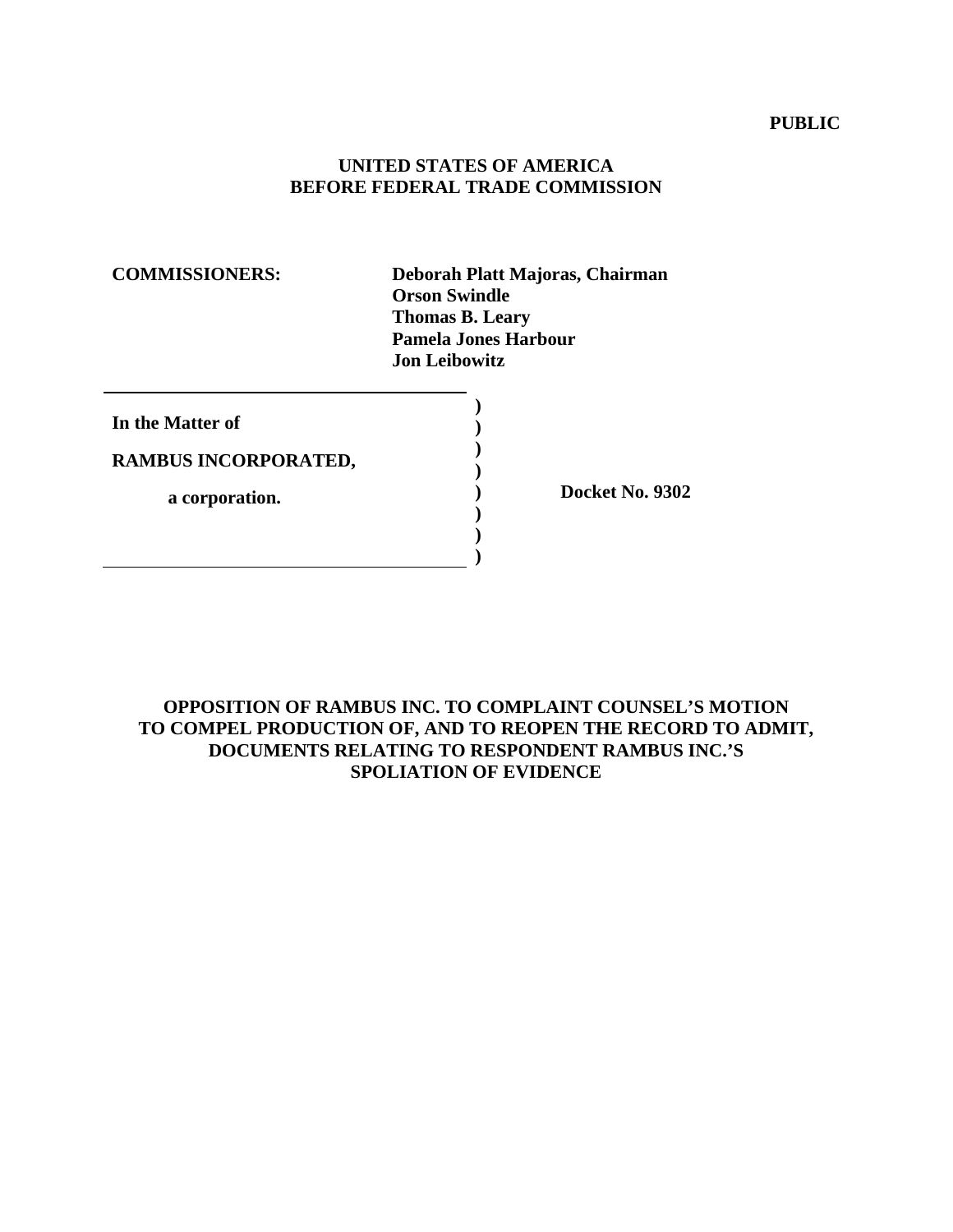# **TABLE OF CONTENTS**

| I.   |           |                                                                                                                                                                                                                                        |  |
|------|-----------|----------------------------------------------------------------------------------------------------------------------------------------------------------------------------------------------------------------------------------------|--|
| Π.   |           |                                                                                                                                                                                                                                        |  |
| Ш.   |           |                                                                                                                                                                                                                                        |  |
|      |           |                                                                                                                                                                                                                                        |  |
| I.   |           | THE DISTRICT COURT'S INTERLOCUTORY ORDERS HAVE NO<br>PRECLUSIVE EFFECT ON RAMBUS IN THIS PROCEEDING15                                                                                                                                  |  |
|      | A.        | Rambus Cannot Be Collaterally Estopped Based Upon Non-Final<br>Decisions Not Subject To Meaningful Appellate Review16                                                                                                                  |  |
|      | <b>B.</b> | No Preclusive Effect Attaches To The District Court's<br>Determinations That Relevant Documents Were Destroyed And<br>That Rambus Waived Its Privilege Given That They Followed<br>Contrary Conclusions By Judges McGuire And Timony20 |  |
|      | C.        | No Preclusive Effect Attaches To The District Court's Purely<br>Legal Determination That "Spoliation" Provides A Basis For<br>Piercing The Attorney-Client Privilege, And The Commission                                               |  |
|      |           | 1.<br>Collateral Estoppel Does Not Attach to Purely Legal                                                                                                                                                                              |  |
|      |           | 2.<br>As Judge Gajarsa Explained, The District Court's Dramatic<br>Expansion Of the Crime-Fraud Exception Is Dangerous. 25                                                                                                             |  |
| Π.   |           | COMPLAINT COUNSEL HAVE NOT EXERCISED DUE DILIGENCE,<br>AND RAMBUS WOULD SUFFER PREJUDICE IF THE RECORD IS                                                                                                                              |  |
| III. |           |                                                                                                                                                                                                                                        |  |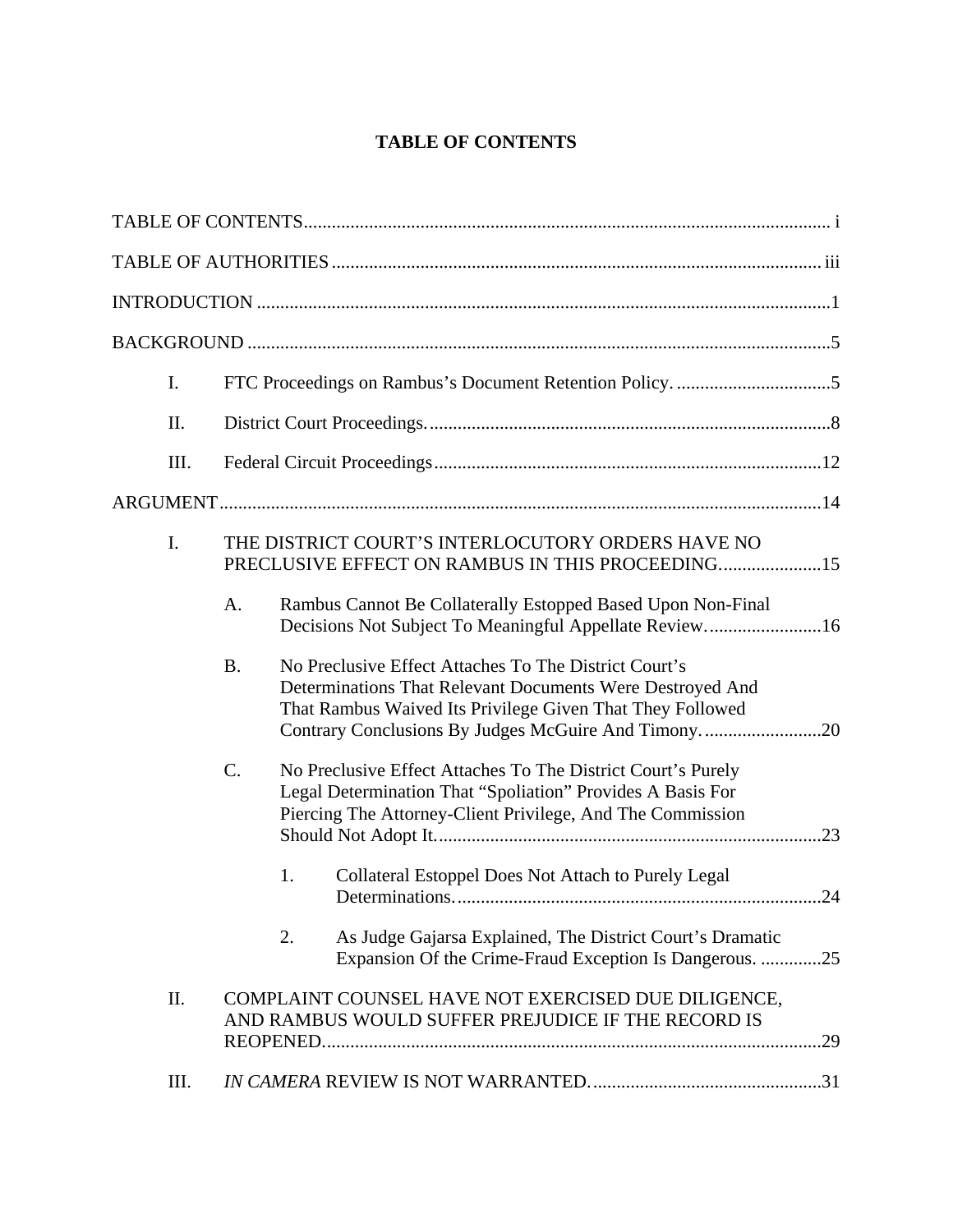|--|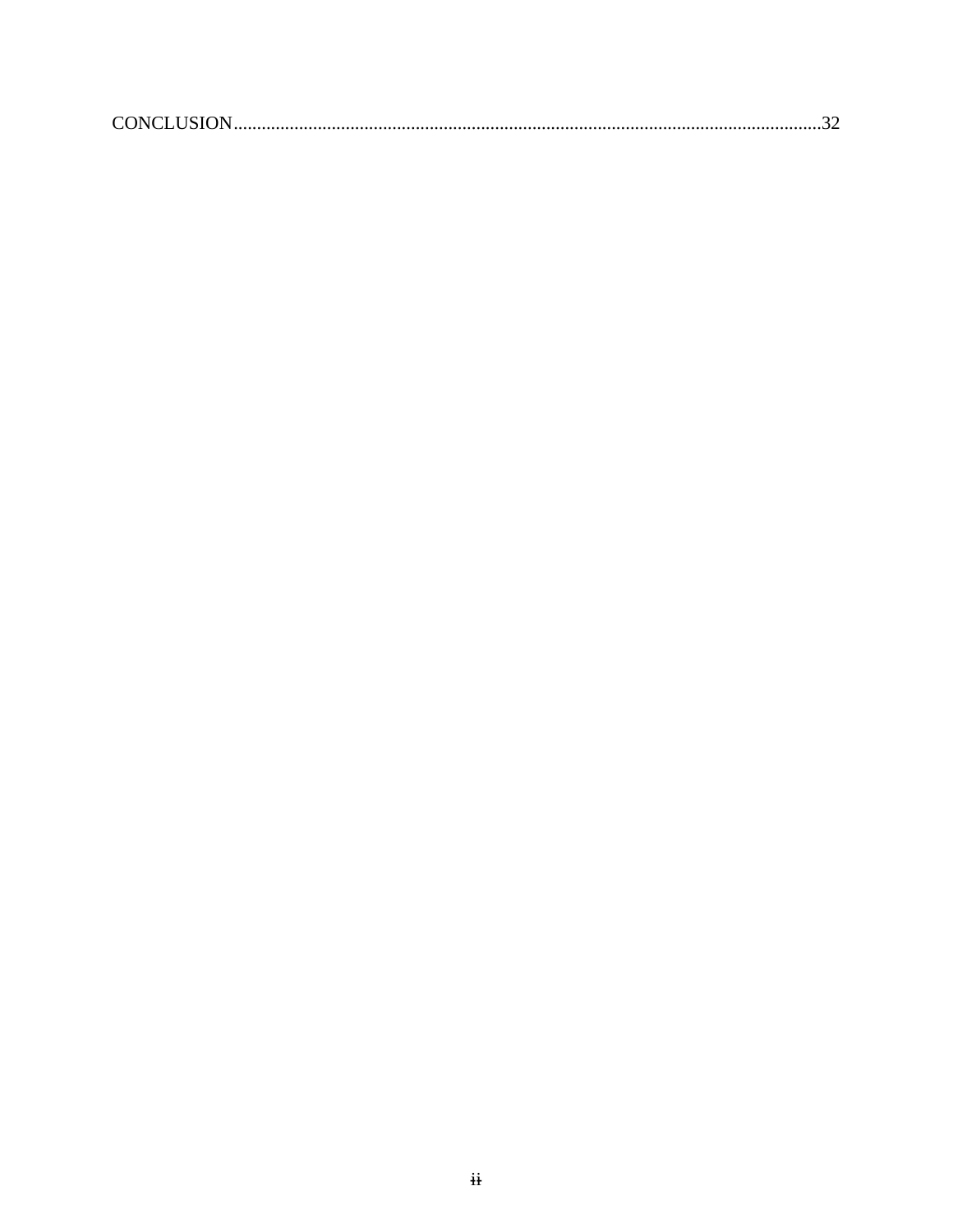# **TABLE OF AUTHORITIES**

# **CASES**

| Ashley v. Boehringer Ingelheim Pharms. (In re DES Litig.),                                                                                     |  |
|------------------------------------------------------------------------------------------------------------------------------------------------|--|
|                                                                                                                                                |  |
|                                                                                                                                                |  |
|                                                                                                                                                |  |
| Chicago Truck Drivers, Helpers & Warehouse Union (Independent) Pension<br>Fund v. Century Motor Freight, Inc., 125 F.3d 526 (7th Cir. 1997) 24 |  |
| Chubb Integrated Sys. Ltd. v. Nat'l Bank of Washington,                                                                                        |  |
| City of Port Arthur, Texas v. United States, 517 F.Supp. 987 (D.D.C. 1981),                                                                    |  |
|                                                                                                                                                |  |
|                                                                                                                                                |  |
|                                                                                                                                                |  |
| Jack Faucett Associates, Inc. v. AT&T Co.,                                                                                                     |  |
| Kane v. Town of Harpswell (In re Kane),                                                                                                        |  |
|                                                                                                                                                |  |
| Luben Indus., Inc. v. United States, 707 F.2d 1037 (9th Cir. 1983) 18                                                                          |  |
| McLaughlin v. Bradlee, 599 F.Supp. 839 (D.D.C. 1984),                                                                                          |  |
|                                                                                                                                                |  |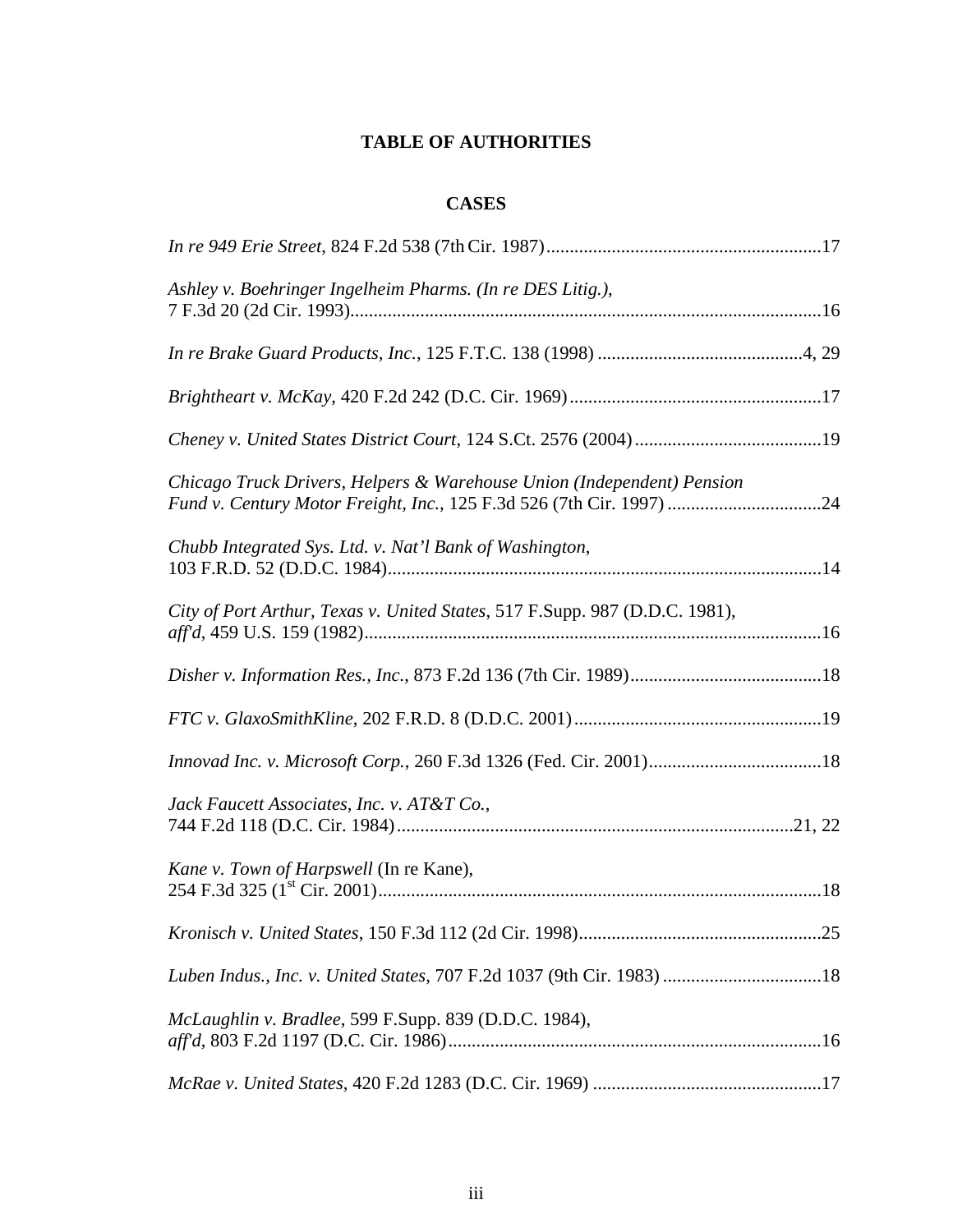| Milton S. Kronheim & Co. v. District of Columbia,                       |
|-------------------------------------------------------------------------|
|                                                                         |
| Nat'l Post Office Mail Handlers v. Am. Postal Workers Union,            |
|                                                                         |
|                                                                         |
| Rambus, Inc. v. Infineon Techs. AG,                                     |
| In re Rambus Inc., Initial Decision, Docket No. 9302 (Feb. 23, 2004)2   |
| In re Rambus, Inc., Misc. Docket No. 772 (Fed. Cir. Aug. 18, 2004)3, 13 |
|                                                                         |
| Southern Pac. Communications Co. v. AT&T Co., 567 F.Supp. 326           |
|                                                                         |
|                                                                         |
| Stevenson v. Union Pac. Railway Co., 354 F.3d 739 (8th Cir. 2004)26     |
| Transamerica Computer Co. v. IBM Corp., 573 F.2d 646 (9th Cir. 1978) 14 |
| United States v. Alcan Aluminum Corp., 990 F.2d 711 (2d Cir. 1993) 24   |
| United States v. United States District Ct., __ F.3d __,                |
|                                                                         |
|                                                                         |
|                                                                         |
|                                                                         |
|                                                                         |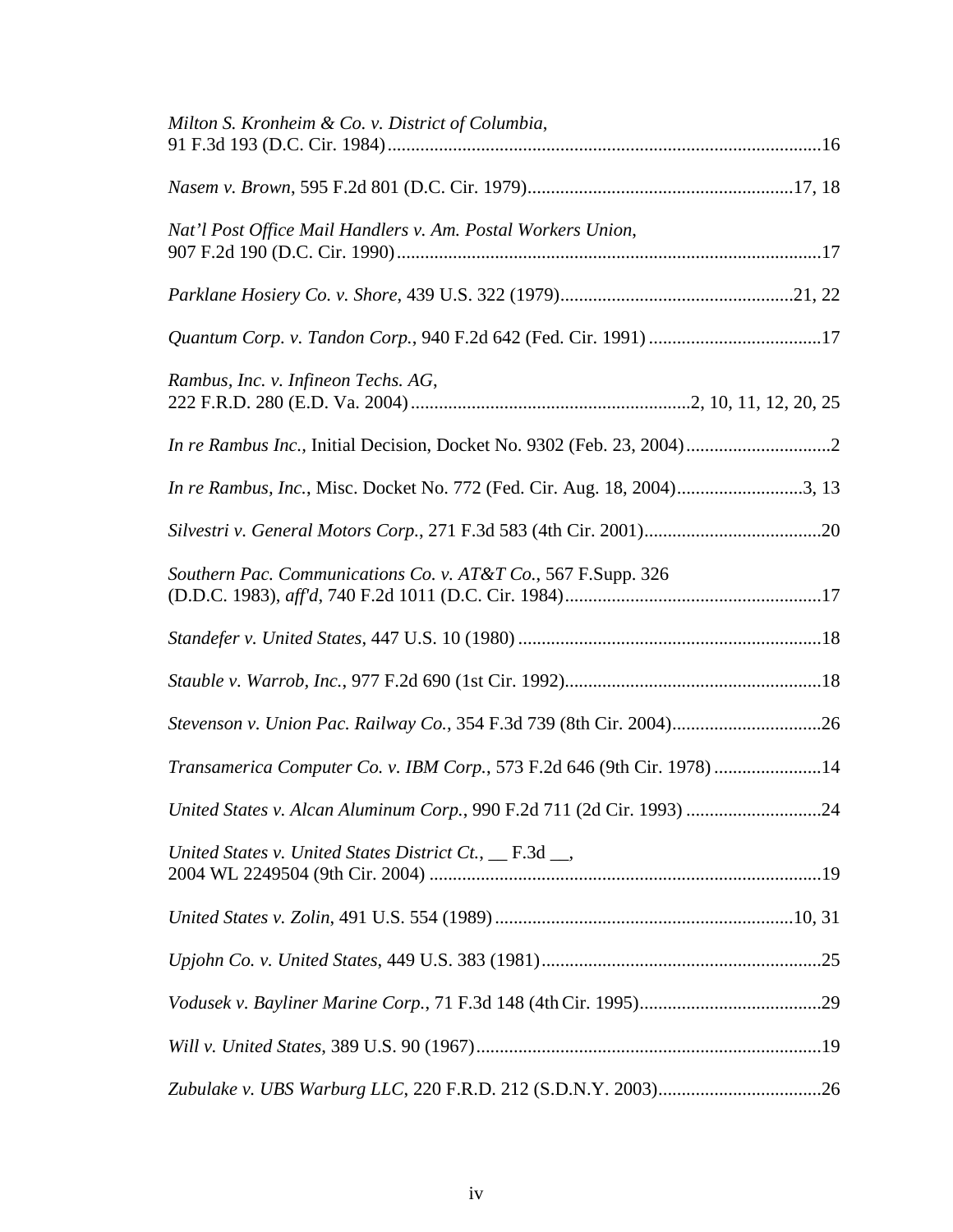# **STATE STATUTES**

# **MISCELLANEOUS**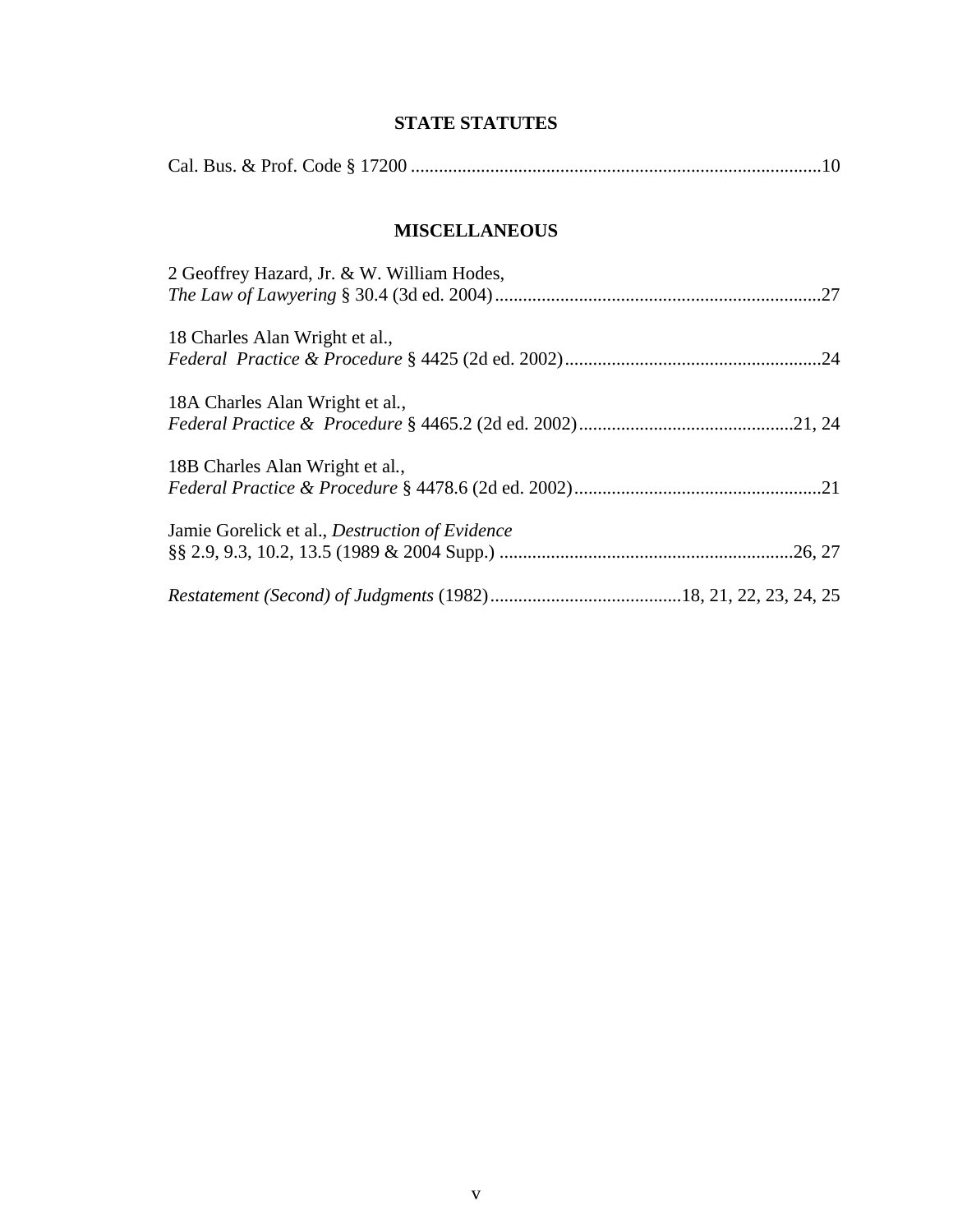#### **INTRODUCTION**

Complaint Counsel's motion is both legally flawed and procedurally improper. Specifically, the motion rests on several fundamental misunderstandings of the doctrine of collateral estoppel. Once those misunderstandings are corrected, it becomes clear that the District Court decisions at issue here in no way bind Rambus in this proceeding. Moreover, Complaint Counsel is improperly seeking to use this motion as a way to initiate challenges to ALJ decisions that, by its own admission, it had previously foregone. Regret over the natural consequences of strategic decisions cannot substitute for the showing of diligence required to justify reopening of the record at this late stage of the proceeding.

This motion involves yet another attempt by Complaint Counsel to derive a procedural advantage from mere allegations surrounding Rambus's document retention policy. In late 2002, Complaint Counsel went so far as to seek a default judgment against Rambus based on the identical allegations at issue here, namely that, by means of Rambus's document retention policy, the company had destroyed evidence that was potentially relevant in this proceeding. (These allegations were largely recycled from the 2001 district court trial between Infineon and Rambus.) Complaint Counsel then seized on certain statements made by Rambus in resisting that motion and construed them as a selective waiver of Rambus's attorney-client privilege. Complaint Counsel accordingly contended that Rambus had waived its privilege surrounding its adoption and implementation of its document retention program.

Both efforts failed. Judge Timony, then assigned to the case, denied Complaint Counsel's motion for default judgment. Instead, he imposed several rebuttable adverse inferences on Rambus. *Order on Complaint Counsel's Motions for Default Judgment and for Oral Argument* 2, 8-9 (Feb. 26, 2003) ("Feb. 26, 2003 Order"). He also rejected Complaint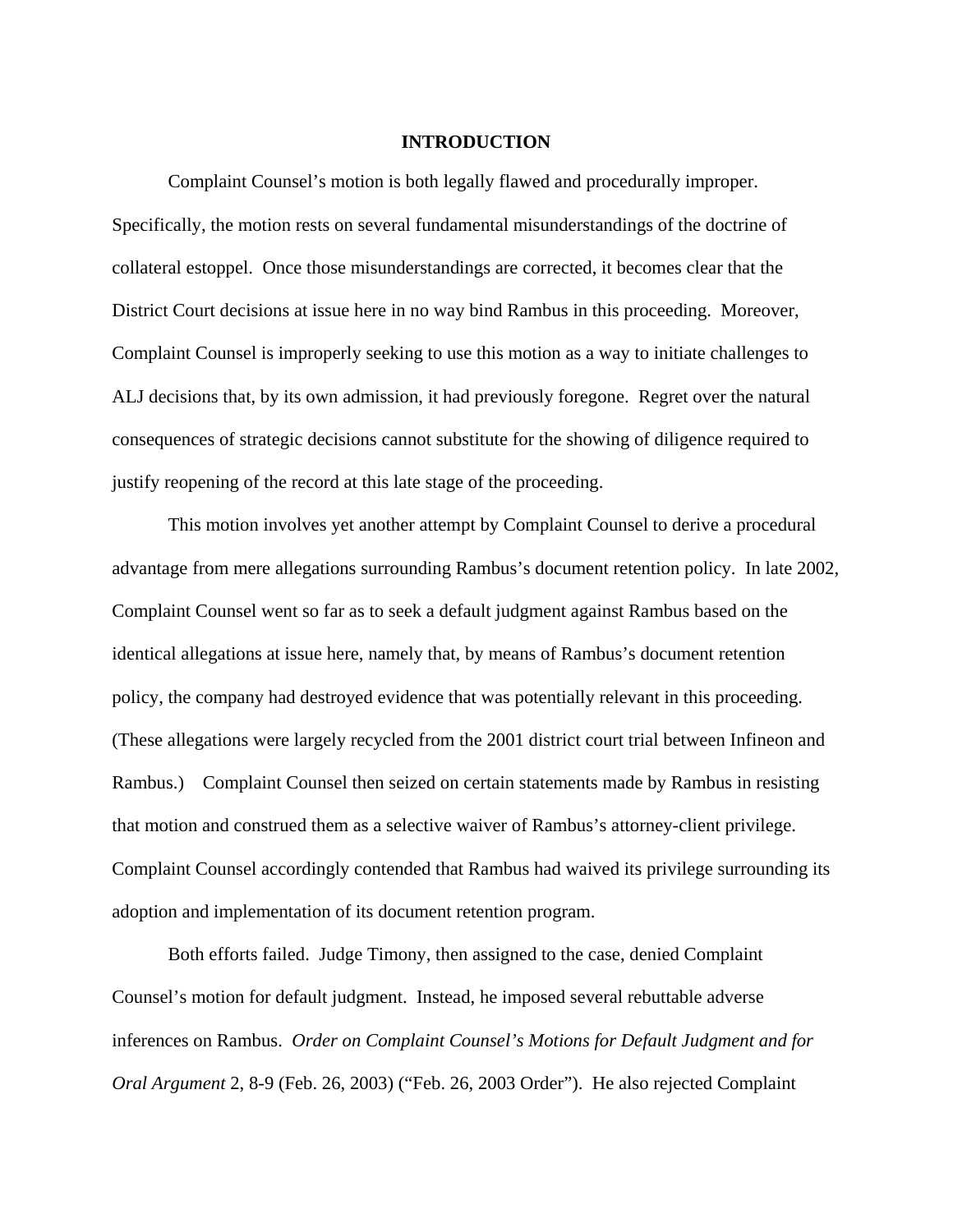Counsel's request to compel production of Rambus's privileged documents on the ground that it had waived its privilege on the document retention program.

After trial, Complaint Counsel lost even the limited remedy it had obtained from Judge Timony. Judge McGuire, who took the case upon Judge Timony's retirement, found after an exhaustive trial and development of a full record that "there is no indication that any documents, relevant and material to the disposition of the issues in this case, were destroyed." *In re Rambus Inc.*, Initial Decision, Docket No. 9302, at 244 (Feb. 23, 2004) ("Initial Decision"). Accordingly, he found no inferences warranted. Critically, Complaint Counsel did not appeal either determination: Judge Timony's refusal to compel disclosure of Rambus's privileged documents on a waiver theory or Judge McGuire's determination that Rambus had not been shown to have destroyed any relevant documents and therefore should not be sanctioned.

In the meantime, the District Court considering the patent litigation between Rambus and Infineon issued orders compelling Rambus to disclose the privileged documents surrounding its document retention program on the same two bases previously advanced by Complaint Counsel: spoliation and waiver based on Rambus's defenses before the FTC. In making these determinations, the District Court did not follow the procedures established by the Supreme Court for piercing a party's privilege and consequently did not afford Rambus an opportunity to be heard fully on the Court's factual determinations, many of which were demonstrably wrong. Moreover, in reaching its conclusions on spoliation, the District Court relied on Judge Timony's superseded findings (in support of his imposition of adverse inferences) and failed to note that those findings had been replaced by Judge McGuire's findings after trial. *See Rambus, Inc. v. Infineon Techs. AG*, 222 F.R.D. 280, 292, 296 (E.D. Va. 2004). Rambus's efforts to secure a writ of mandamus from the Federal Circuit were unsuccessful: over a strenuous dissent, that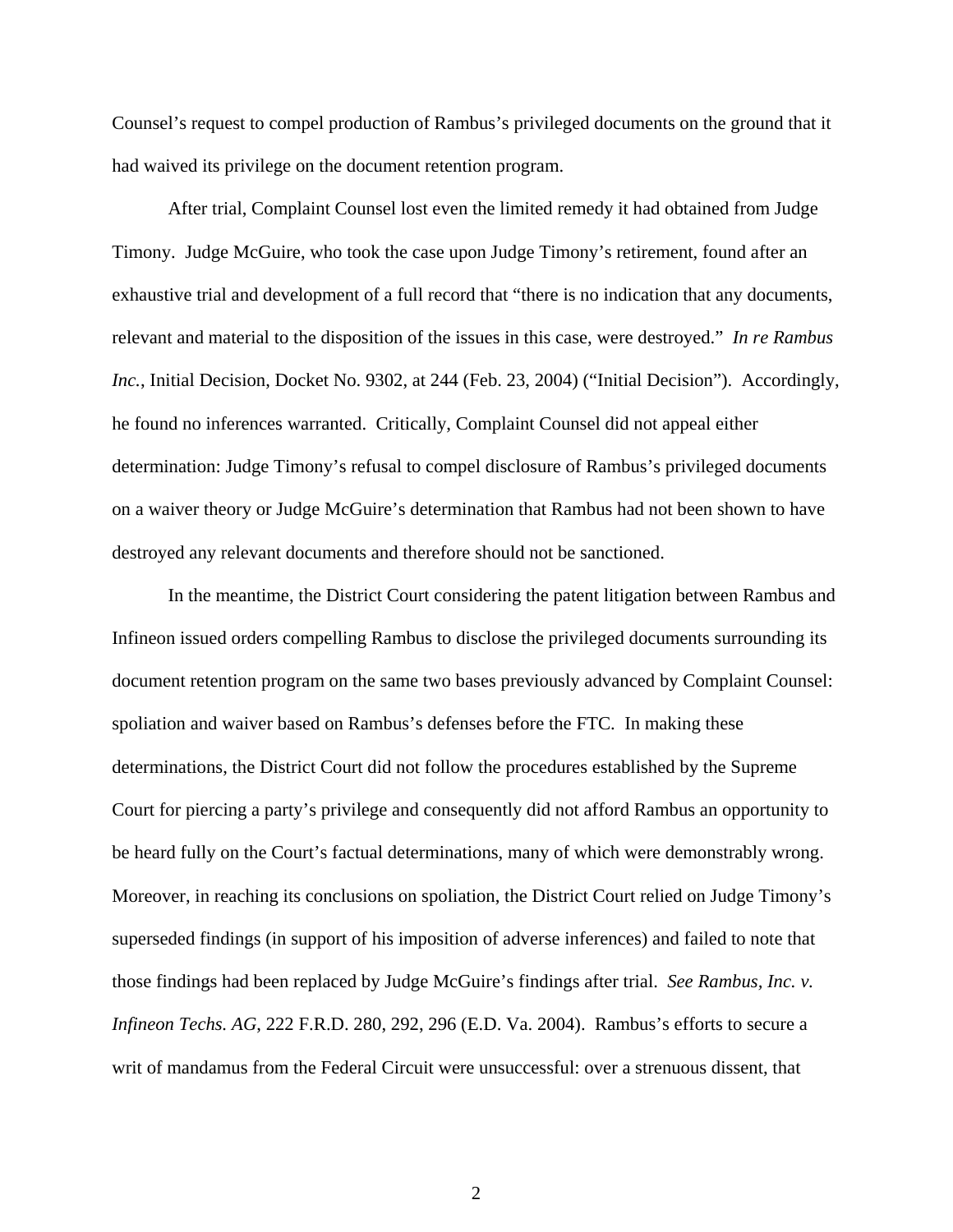court held only that Rambus had not met the exacting mandamus requirement (much stricter than on direct review) of showing that the challenged orders were "clearly and indisputably incorrect" as to both facts and law. *In re Rambus, Inc.*, Misc. Docket No. 772, at 2 (Fed. Cir. Aug. 18, 2004) ("Fed. Cir. Op.").

Based on the District Court's decisions, Complaint Counsel now seeks what it could not obtain from this Commission's ALJs and what it chose for strategic reasons not to seek from this Commission on appeal: compelled production of Rambus's privileged documents relating to its document retention program. Complaint Counsel does not even purport to make any independent showing as to its entitlement to these privileged documents, instead relying exclusively on a theory of "collateral estoppel" to which it devotes a mere paragraph in its brief. Complaint Counsel contends that because Rambus was forced to divulge these documents in the District Court, it *ipso facto* must be forced to do the same here. This glib argument rests on a serious misunderstanding of collateral estoppel law and should be rejected.

Judicial decisions have preclusive effect only if they are final and therefore had been subject to meaningful judicial review. The law is clear that collateral estoppel does not attach to the myriad pre-trial decisions made by a district court, all of which are subject to change before final judgment and nearly all of which are not subject to interlocutory appellate review. The sole case cited by Complaint Counsel in support of its theory of collateral estoppel well illustrates this principle. Although the decision at issue there was technically interlocutory, the appellate court reviewing it on mandamus chose to reach the merits of the decision, as if on normal appeal, and affirm it. The decision was therefore effectively final and had been subject to meaningful review by a higher court. Here, by contrast, the Federal Circuit explicitly did not review the correctness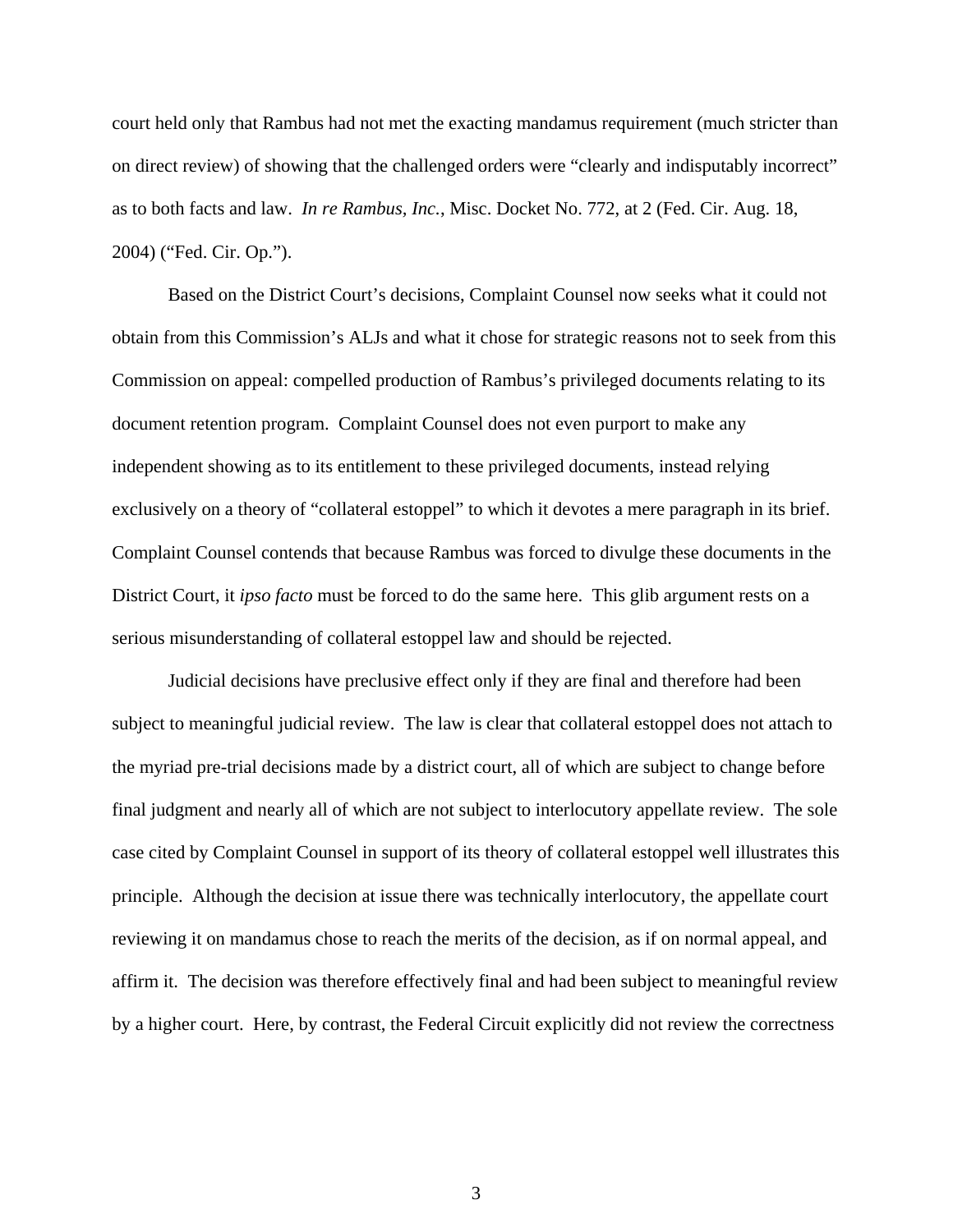of the District Court's ruling as it would have on appeal, instead determining only that Rambus had failed to clear the high hurdle erected by the mandamus standard of review.

Complaint Counsel's collateral estoppel theory is infected with two other independent errors. When contradictory decisions address the same point, collateral estoppel attaches to neither. Here, both decisions by the District Court squarely contradict decisions by FTC ALJs on (i) whether Rambus destroyed any relevant documents and (ii) whether Rambus waived its privilege in these proceedings. As explained herein, there is no reason to have any greater confidence in the District Court's determinations than in the ALJs', and it would be nonsensical and legally erroneous to transport the later decisions back in time to "collaterally estop" the earlier ones. This defect in Complaint Counsel's theory is especially patent in this case, where Complaint Counsel chose not to appeal either determination that it now seeks collaterally to attack.

Further, it is black-letter law that the District Court's purely legal conclusion – that the crime-fraud exception to the attorney-client privilege extends to "spoliation" that is neither criminal nor fraudulent – is not entitled to preclusive effect. This Commission therefore is entitled to make its own decision on this critical legal question, and it should decline Complaint Counsel's invitation to adopt the District Court's ill-advised rule. As explained by Judge Gajarsa of the Federal Circuit, piercing the privilege on this basis will chill the willingness of firms that adopt document retention policies (which are ubiquitous) to seek legal advice on how to do so properly.

In addition to being legally flawed, Complaint Counsel's motion is procedurally irregular. A party is permitted to reopen the record only if it acted diligently in trying to provide the additional evidence through regular means. *See In re Brake Guard Prods., Inc.*, 125 F.T.C.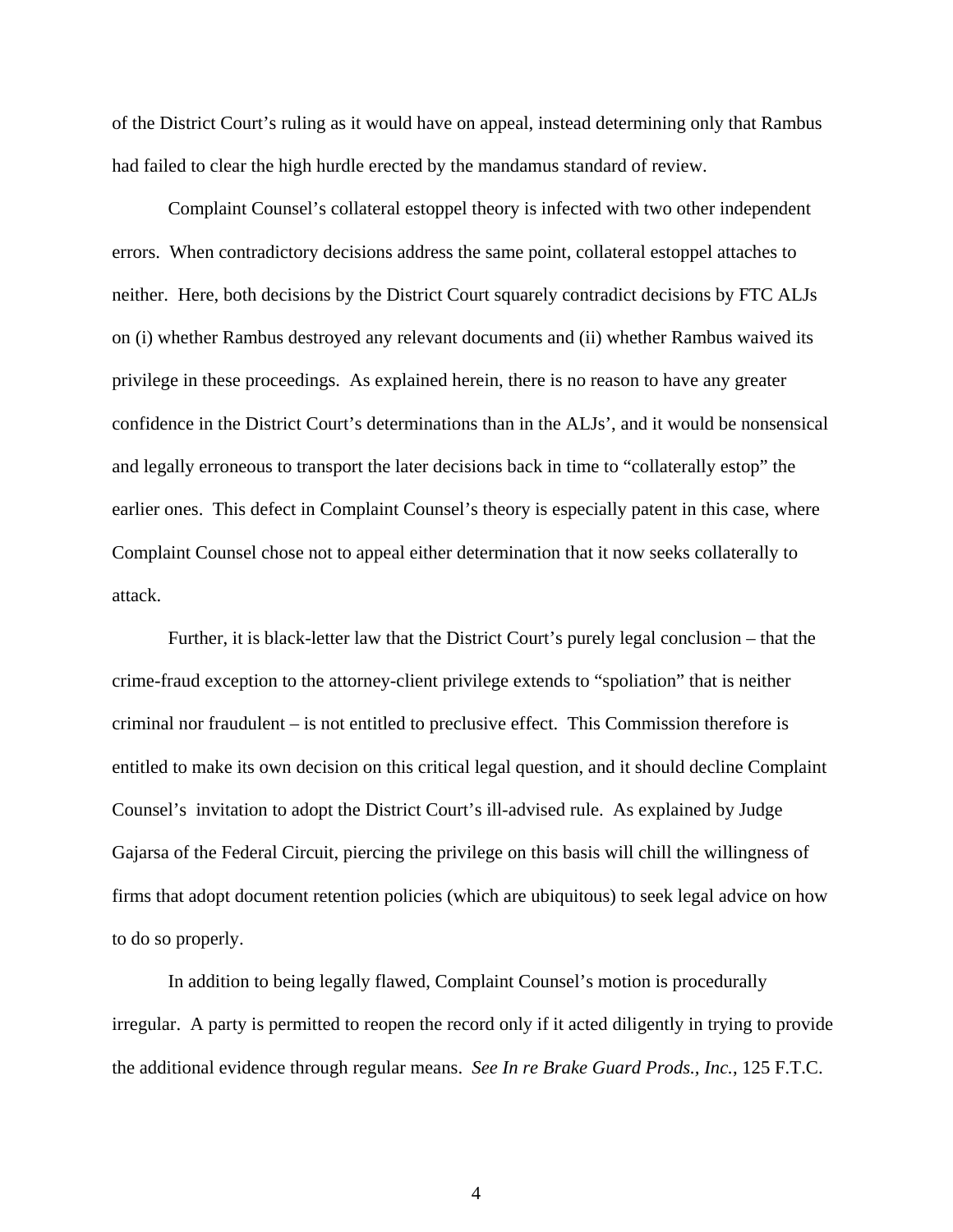138, 248 n.38 (1998). Here, Complaint Counsel cannot make that showing, given its failure to appeal the relevant rulings of the ALJs. Having made this strategic choice, Complaint Counsel should not now be permitted to undo it by means of this motion. This is especially so when Complaint Counsel insists that the documents it seeks are not actually necessary for resolution of the issues on appeal.

Finally, for all the same reasons, no *in camera* review of Rambus's privileged documents is warranted. Complaint Counsel has not even attempted to make the *prima facie* showing that the Supreme Court requires before such a review may be conducted. Moreover, since the crimefraud exception properly understood does not extend to spoliation, no such *prima facie* showing could be made in this case.

#### **BACKGROUND**

#### **I. FTC Proceedings on Rambus's Document Retention Policy.**

A. The February 26, 2003 Orders. In December 2002, Complaint Counsel asked Judge Timony to impose a default judgment against Rambus based on the identical theory of "spoliation" it invokes here. Specifically, Complaint Counsel contended that "Rambus instituted a sham corporate document retention policy that was in fact nothing but an intentional wholesale house-cleaning of corporate documents." Feb. 26, 2003 Order at 2. (Like Complaint Counsel's present motion, this one was also derivative, as it was based in part on allegations arising out of the district court litigation between Rambus and Infineon.) Then, in January 2003, Complaint Counsel sought the identical relief it seeks here, namely compelled discovery "on the subject matters of [Rambus's] 'document retention' program," on the theory that Rambus had waived its privilege by invoking advice of counsel to defend itself before the FTC. *See* Complaint Counsel's Motion to Compel Discovery Relating to Rambus's Document Destruction 2 (Jan. 31,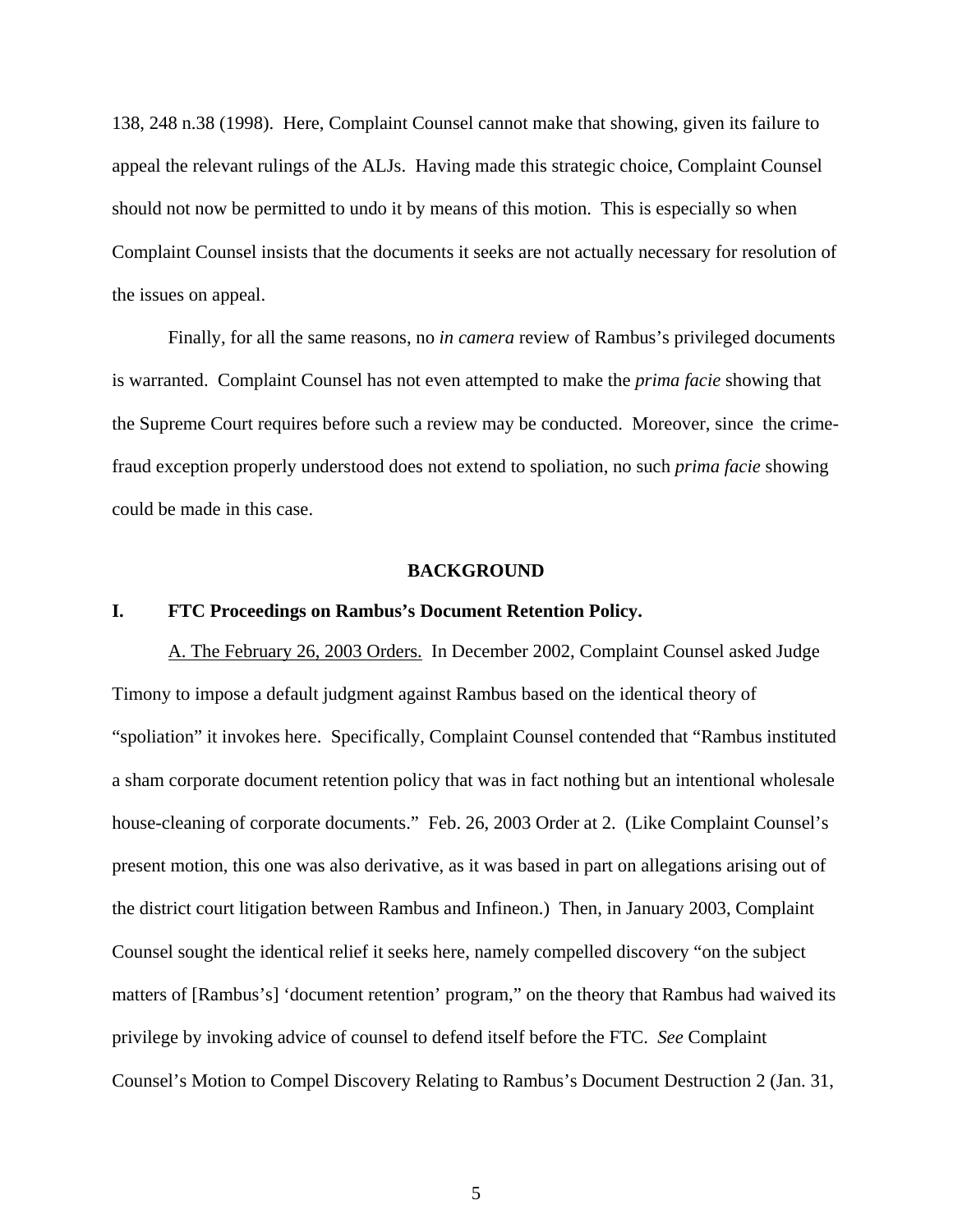2003); *see also* Motion to Compel Production of, and to Reopen the Record to Admit, Documents Relating to Respondent Rambus Inc.'s Spoliation of Evidence 4 n.3 (Jul. 2, 2004) ("Complaint Counsel Mot.") (acknowledging that the January 2003 motion to compel discovery "sought to compel production of the same documents that are now to be produced pursuant to Judge Payne's orders").

Judge Timony denied both motions. First, he found Complaint Counsel's request for a default judgment to be "inappropriate and unjustified," and concluded that they had failed to prove that Rambus's document retention policy was "nothing more than a sham." Feb. 26, 2003 Order at 5, 8. He did, however, conclude that Rambus had "acted with gross negligence concerning and reckless disregard of its obligations to preserve documents relevant to possible litigation" and that "*[w]hat evidence is available* indicates that at least some of the documents destroyed were relevant to RAM-related litigation." *Id.* at 7, 8 (emphasis added). Judge Timony accordingly established seven rebuttable adverse presumptions against Rambus. *See id.* at 9.

On the same day, Judge Timony denied Complaint Counsel's request to compel discovery of privileged documents related to Rambus's document retention policy on the theory of subject matter waiver. He concluded that, given his establishment of adverse inferences, discovery on the topic "would not materially advance the dispositive issues in this case." *Order Denying Complaint Counsel's Motion to Compel Discovery Relating to Rambus's Document Destruction* 1 (Feb. 26, 2003).

The April 15, 2003 Order. After Judge Timony retired and the case was transferred to Judge McGuire, Complaint Counsel moved for imposition of an additional "100 (*not* including subparts) adverse inferences" against Rambus. *Order Denying Complaint Counsel's Motion for Additional Adverse Inferences and Other Appropriate Relief* 1 (Apr. 15, 2003). Complaint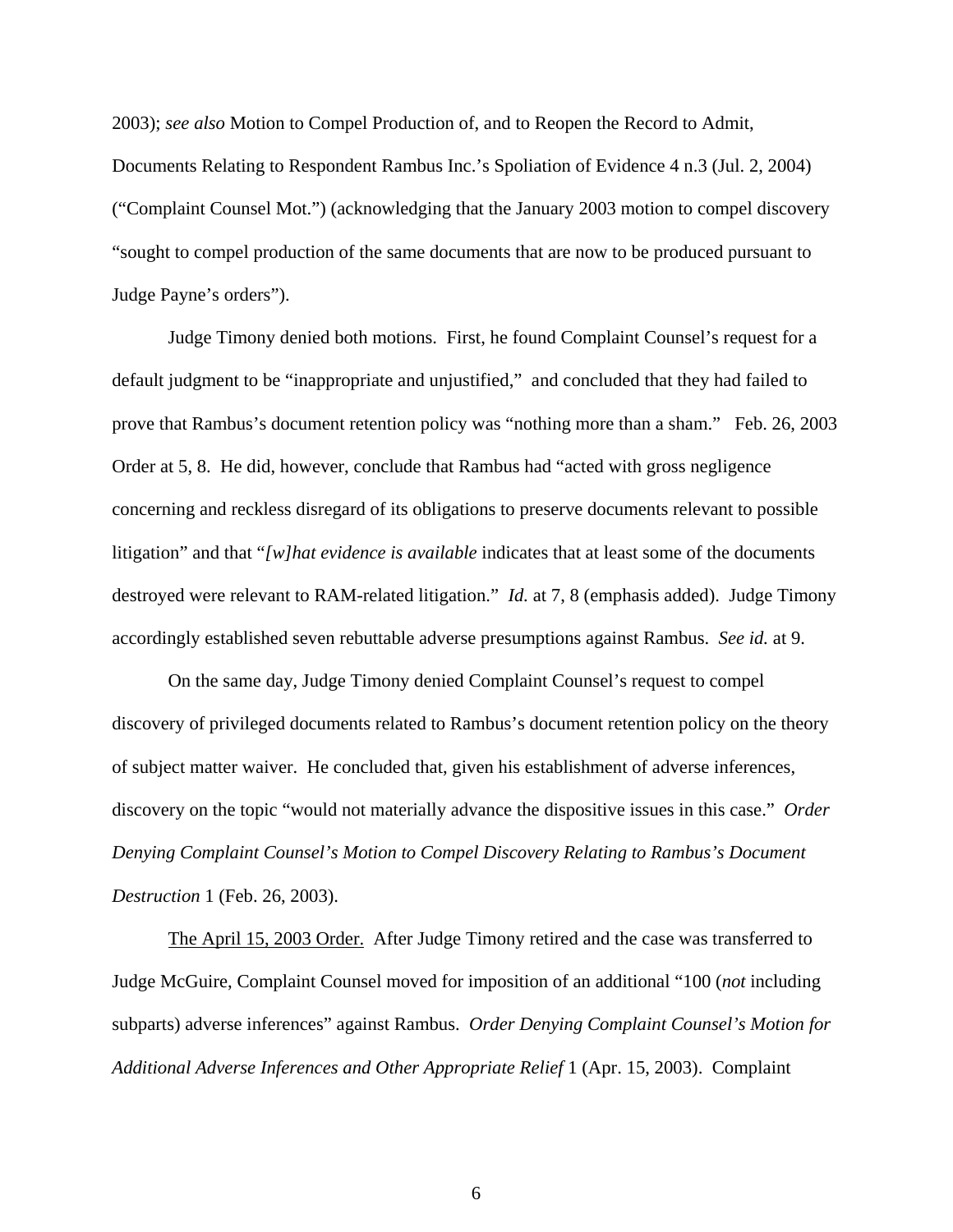Counsel based this motion on "the purported discovery of new evidence," namely two e-mails that "confirm that a large volume of documents . . . were destroyed" by Rambus on September 3, 1998, and that indicated the company served refreshments to employees after they completed their shredding that day. *See id.* at 3. Judge McGuire concluded, however, that these e-mails "provide[d] no new insight on the facts of this matter" because they did not "address the motivation for [Rambus's] destruction of these documents." *Id.*

Judge McGuire nonetheless noted that he had "significant and ongoing concerns" about Rambus's implementation of its document retention policy. *Id.* at 4. He remained convinced, however, that "the existing sanctions fit *the current record*." *Id.* (emphasis added). That tentative conclusion was explicitly subject to change: "It is the expectation of the Court . . . that the whole issue of the effect of spoliation will become clearer *with the advantage of a fully developed record*." *Id.* (emphasis added). Specifically,

[s]hould the record developed at trial indicate: (1) that Respondent specifically intended to destroy documents in an effort to assist in its defense strategies; or (2) that Respondent's intentional spoliation of evidence through an otherwise legitimate document retention policy was of such a significant magnitude that Complaint Counsel cannot make its case due to Respondent's *presumptive* reckless destruction of documents and (due to the lack of any document inventory) it is impossible to determine specifically what was destroyed, then the Court may need to revisit the appropriateness of and necessity for sanctions above and beyond those [previously] provided.

*Id.* at 5 n.2.

The February 23, 2004 Initial Decision. True to his word, Judge McGuire did revisit the question of spoliation once he had "the advantage of a fully developed record," *id.* at 4. That record was based on a 54-day hearing that featured 44 witnesses, a 12,000-page trial transcript, and 1,770 admitted exhibits. Initial Decision at 4. After considering all the evidence, Judge McGuire concluded that Rambus's document destruction "d[id] not warrant the Court's continued attention." *Id.* at 244. To be sure, he still found Rambus's conduct "troublesome" and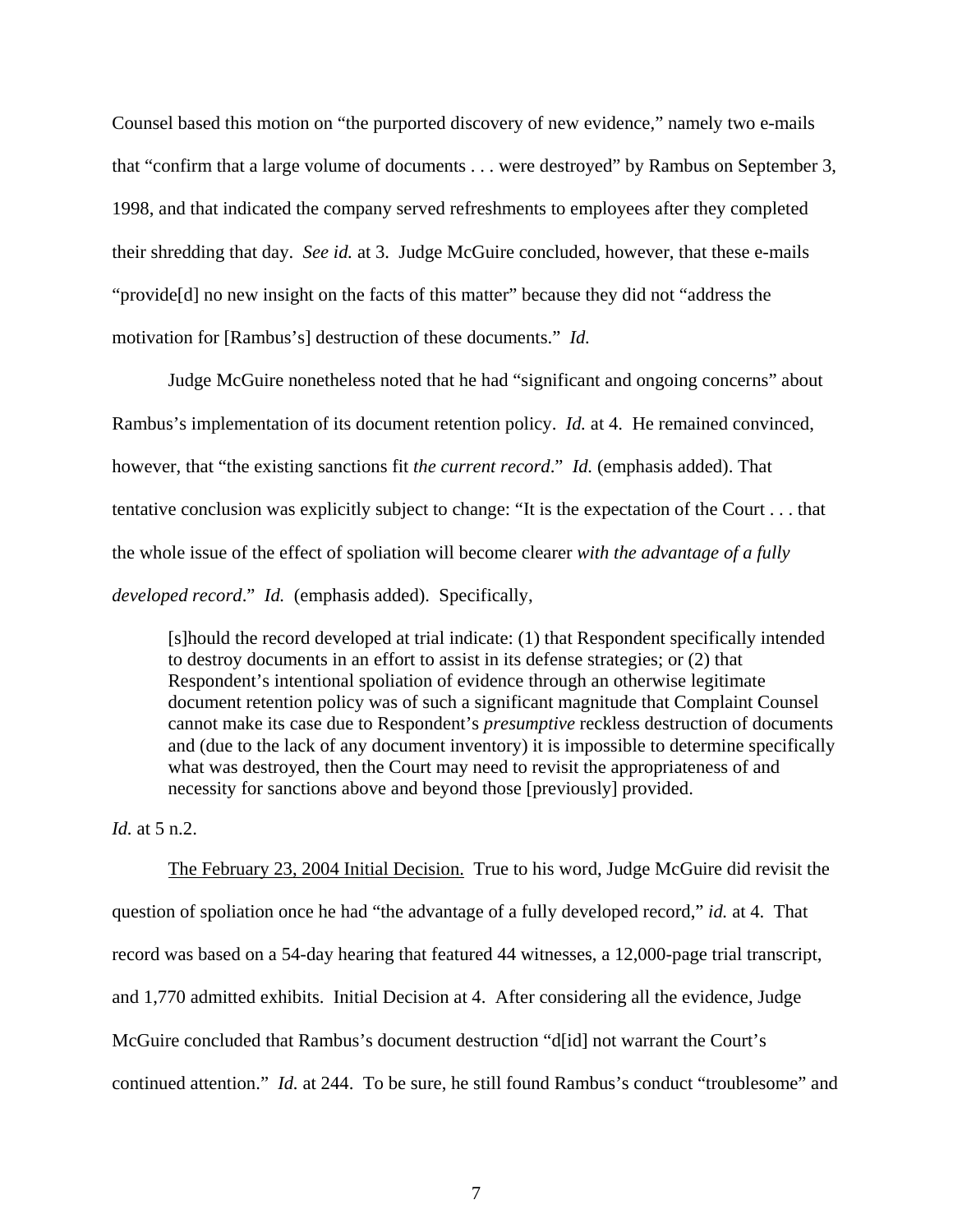said it might warrant sanctions if the case involved different causes of action. *See id.* Given the case that Complaint Counsel had advanced, however, Judge McGuire concluded that "the process here has not been prejudiced as there is *no indication that any documents, relevant and material to the disposition of the issues in this case, were destroyed*." *Id.* (emphasis added). In fact, as the Judge noted, Complaint Counsel had conceded that the record in the case "shows 'an unusual degree of visibility into the precise nature of Rambus's conduct.'" *Id.* He accordingly did not impose any of the adverse inferences Judge Timony had established based on the "evidence . . . available" to him at the earlier stage of the proceedings. Feb. 26, 2003 Order at 7- 8; Initial Decision at  $244.<sup>1</sup>$ 

As Complaint Counsel acknowledges, it did not appeal Judge McGuire's decision on this point, concluding it was unrelated to the "merits" of the case. Complaint Counsel Mot. at 13. Nor did Complaint Counsel appeal Judge Timony's denial of its motion to compel production of the privileged documents on a waiver theory. *See id.* Moreover, in its current motion, Complaint Counsel makes no showing that the documents it seeks are necessary to disposition of its appeal; to the contrary, it asserts they are unnecessary. *See id.* at 2 n.2.

## **II. District Court Proceedings.**

On January 5, 2004 – nearly two months before Judge McGuire's Initial Decision – Infineon moved in the District Court to compel production of Rambus's privileged documents regarding its document retention program on the theory that the documents were integral to a scheme of "spoliation" and were therefore discoverable under the crime-fraud exception to the attorney-client privilege. Memorandum in Support of Infineon's Motion to Compel Production

 1 Additionally, Judge McGuire found the inferences immaterial to his decision in the case. *See*  Initial Decision at 244-45.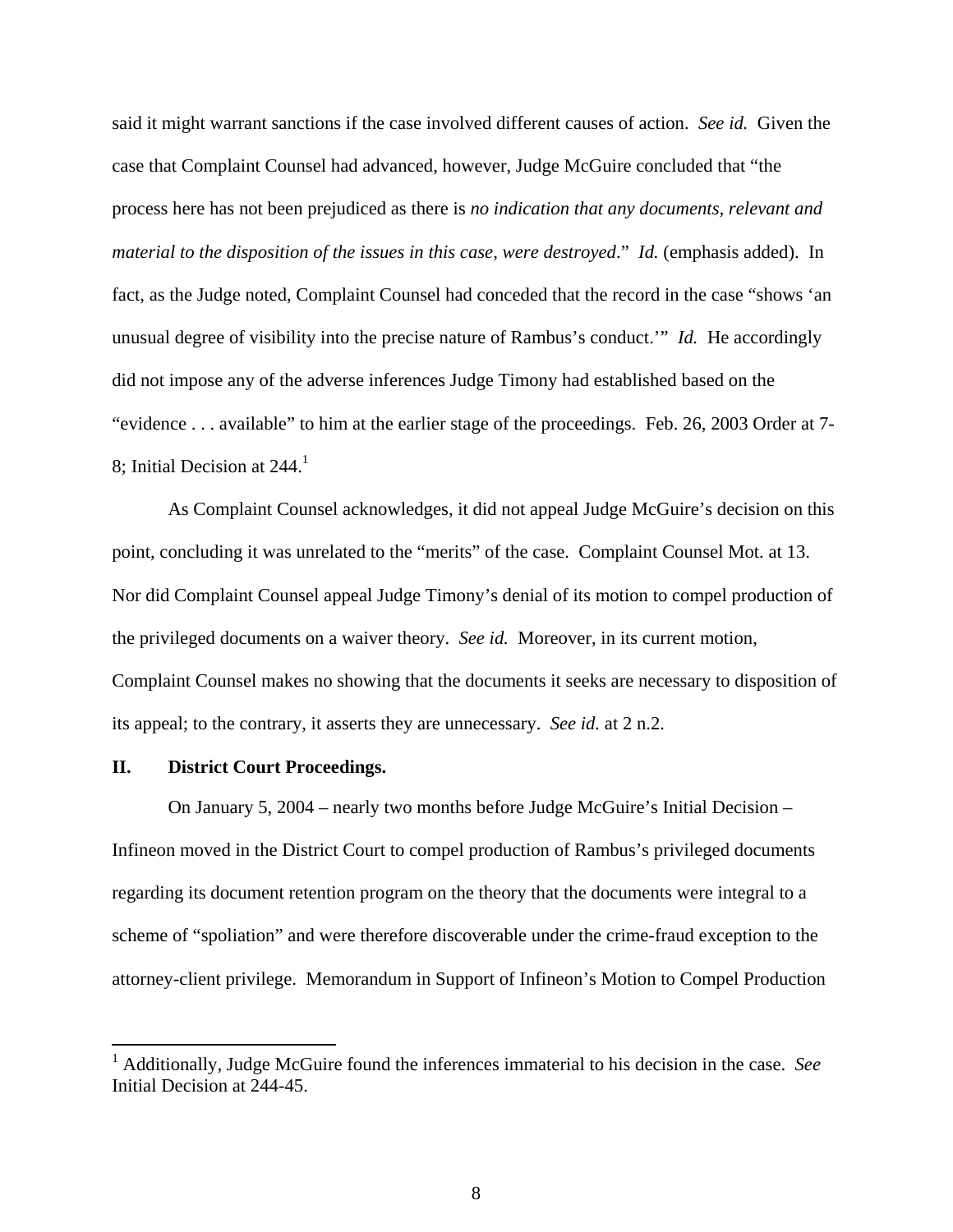of Documents and Testimony Relating to Rambus's Document Retention, Collection and Production (Jan. 5, 2004) ("Infineon Mem."). In support of its motion, Infineon relied almost exclusively on two sources: Judge Timony's February 26, 2003 adverse inference order, *see id.* at 7-8 ("The FTC Has Already Sanctioned Rambus For Intentionally Destroying Evidence"), and Complaint Counsel's subsequent motion for imposition of additional adverse inferences, *see id.* at 4; *see also supra* at p. 6.

For example, as support for the proposition that Rambus had destroyed "relevant" documents, Infineon cited Complaint Counsel's brief in support of that motion, supplemented only by citation to two depositions taken *in 2001*. Infineon Mem. at 4. Infineon also placed critical reliance on the same two e-mails discussing a 1998 "Shred Day" at Rambus that Complaint Counsel had used in its failed attempt to impose additional adverse inferences on Infineon. *Compare id.* at 3-4 *with supra* at p. 6. In another motion filed at the same time, Infineon contended that Rambus had waived its privileges because, Infineon alleged, a number of entries on Rambus's privilege log were insufficiently descriptive.

On January 28, 2004, before the motions were argued, the District Court ordered Rambus to deliver *all* of its privileged documents to the Court's chambers within 48 hours for an *in camera* review, even though Infineon had not challenged the status of thousands of those documents. *See* Opposition Exh. A. The asserted purpose of that *in camera* review, at least initially, was to evaluate the adequacy of the descriptions on Rambus's privilege log. After conducting the *in camera* review, the Court declined to rule that Rambus had waived its privileges, but directed Rambus to submit a revised log. *See* Opposition Exh. B (Feb. 26, 2004 order).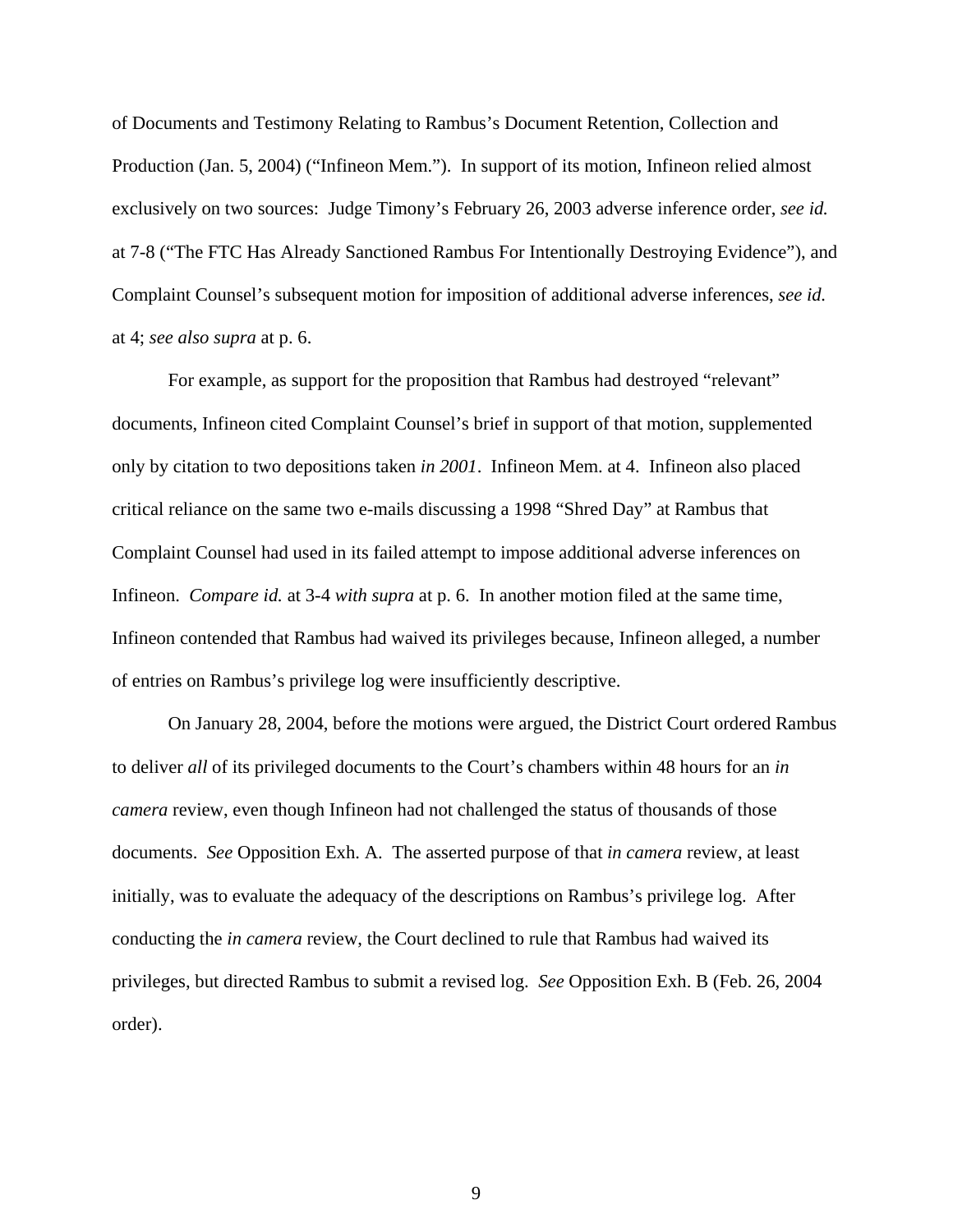At the same time, the Court announced *sua sponte* that it would conduct an *in camera* review of all of Rambus's privileged documents to determine whether to pierce Rambus's privileges based on Infineon's spoliation allegations. *See id*. at 58-59. Infineon had not requested such an *in camera* review to determine whether the crime-fraud exception applied, as required by *United States v. Zolin*, 491 U.S. 554 (1989). The District Court stated, however, that it decided to conduct that *in camera* review based on its examination of "several" privileged documents "as part of the effort to ascertain the adequacy of Rambus' privilege log[.]" Opposition Exh. B at 57-58.

In the two May 2004 decisions relied upon by Complaint Counsel here, the District Court granted Infineon's motion to compel production of privileged documents related to the inception and implementation of Rambus's document retention policy. *See Rambus, Inc. v. Infineon Techs. AG*, 222 F.R.D. 280 (E.D. Va. 2004); *Rambus, Inc. v. Infineon Techs. AG*, No. 3:00cv524 (E.D. Va. May 18, 2004) (Attachment B to Complaint Counsel Mot.). It did so on both a waiver theory and on the view that it could pierce Rambus's privilege as to these documents because they "bear a close relationship to Rambus' scheme to engage in spoliation." 222 F.R.D. at 296.<sup>2</sup> In making its determination, the District Court never afforded Rambus an opportunity (despite Rambus's requests) to correct the Court's erroneous factual assumptions as to individual documents and therefore demonstrate why Rambus's privilege should not be waived with respect to these documents.

<u>.</u>

 $2$  Infineon sought the documents in support of its claim under California's unfair competition statute, Cal. Bus. & Prof. Code § 17200, which rests in part on the allegation that Rambus's "spoliation of documents [was] a key ingredient for planned patent litigation." *Rambus*, 222 F.R.D. at 284.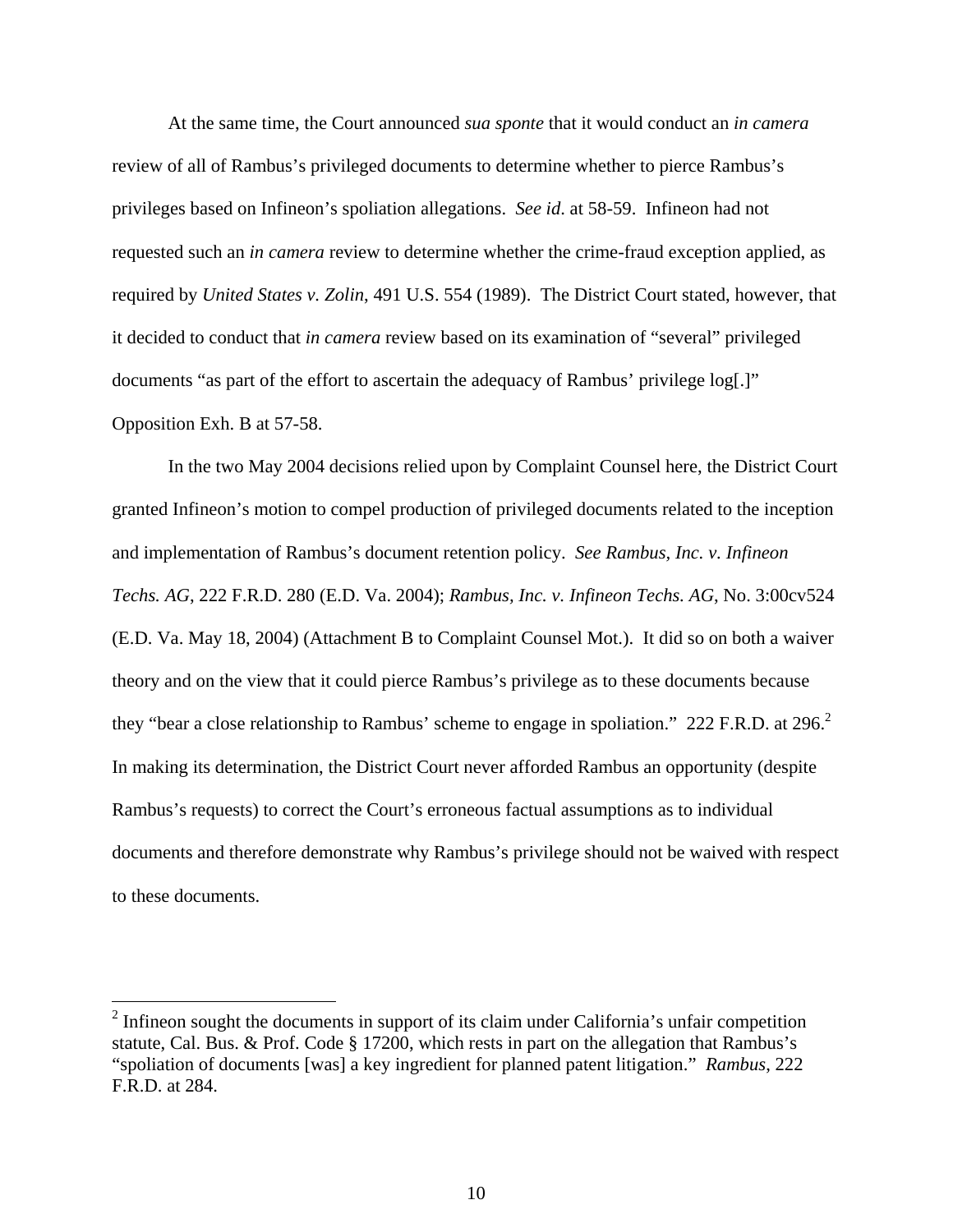Critically, in reaching its conclusion on "spoliation", the District Court relied heavily on *Judge Timony's superseded findings*, without ever acknowledging Judge McGuire's contrary, post-trial decision based on a full record. *See id.* at 292 (quoting Feb. 26, 2003 Order at 6); *see also id.* at 296 (same). Rambus had informed the District Court that the conclusions of Judge Timony's preliminary decision were no longer valid, but the Court nonetheless persisted in its reliance on the superseded preliminary decision.

Moreover, the District Court acknowledged that the record before it was "incomplete about the kinds of documents that were destroyed." *Id.* at 297. It nonetheless noted that "[t]he destroyed documents appear to have included many *of the kinds* of documents usually generated in the course of business" and that they therefore generally would have "contain[ed] information that is useful in ascertaining truth and in testing the validity of positions taken in litigation." *Id.* (emphasis added); *see also id.* (listing "email communications," "notes of license negotiations," "contract drafts," and "information about activities at JEDEC"). Based on these unremarkable general observations, the Court then made the critical conclusion – without any citation – that the destroyed documents "were relevant to *this case*." *Id.* (emphasis added). Critically, the District Court did not cite anything it saw in its *in camera* review for this conclusion, nor could it have. According to the Court, the *in camera* review merely "confirm[ed]" what it had already concluded based on nonprivileged evidence, *i.e.*, that Rambus destroyed documents "of the type" that might be relevant in patent litigation. *Id.* at 293.

The District Court in part presumed that Rambus destroyed relevant evidence because "reverse engineering documents and claim charts and other infringement related documents" were "conspicuously absent from Rambus's various privilege logs." *Id.* at 297 & n.34. This was demonstrably wrong, however. In fact, Rambus did include these types of documents on its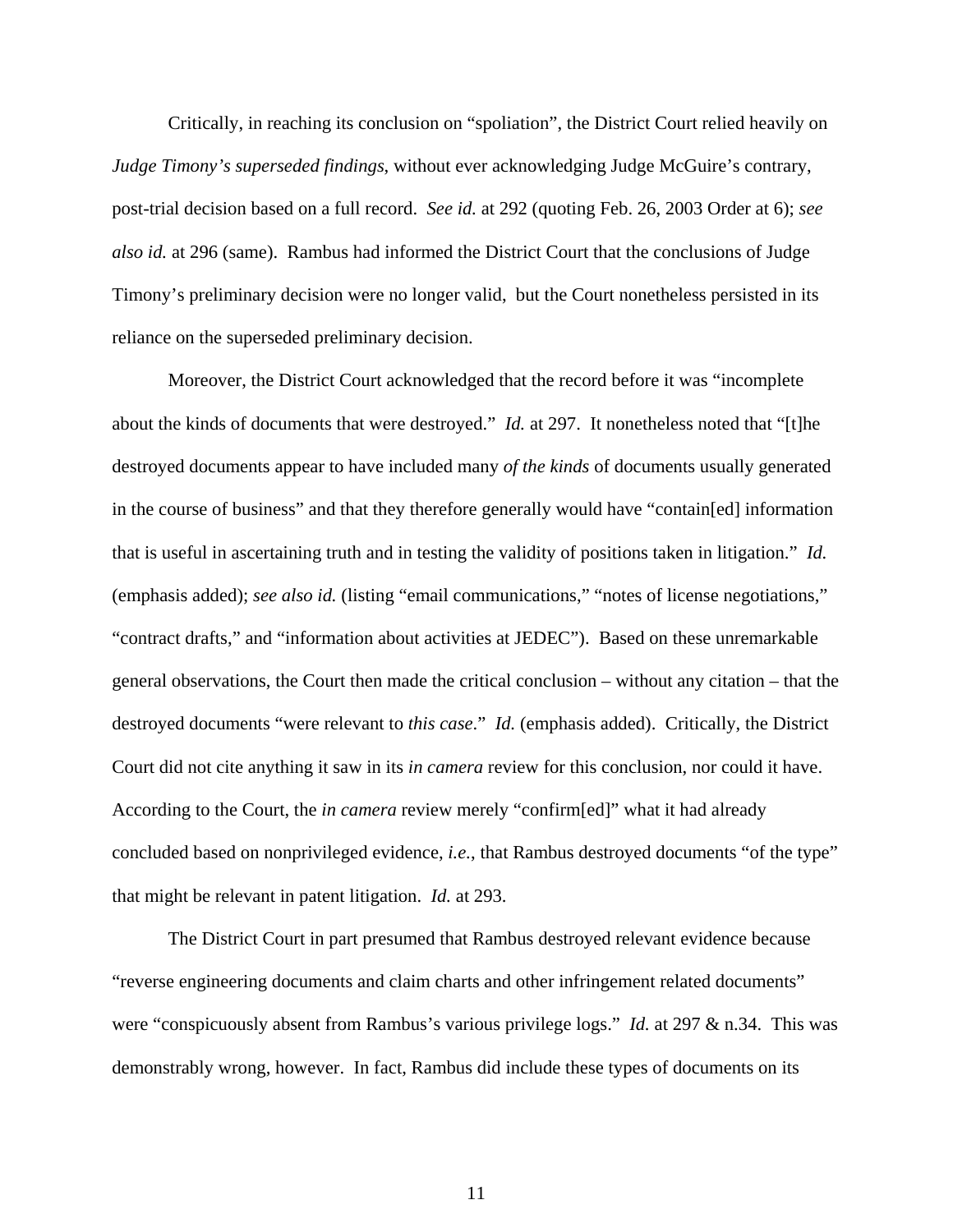privilege log. Rambus listed numerous proposals for reverse engineering analyses and actual reverse engineering analyses on its log. *See* Opposition Exh. C at Entries Nos. 341-345, 648, 984, 995, 2781, 3980, 4046, 4533, and 4534. Indeed, in the same opinion in which it stated that these documents were absent from the privilege log, the Court cited an infringement analysis that it claimed was missing. *See Rambus*, 222 F.R.D. at 291. Such documents were included among the privileged materials that the Court reviewed *in camera*. 3

Additionally, the District Court failed to note that Rambus had placed a "litigation hold" to preserve documents related to its litigation in conjunction with the first of the lawsuits it filed under the patents-in-suit in January 2000, seven months before it filed suit against Infineon. Opposition Exh. E (Aug. 1, 2001 Steinberg Depo. Tr. at 126-33).

On the same day it released its "crime-fraud" decision, the District Court issued a separate decision concluding that Rambus had waived its privilege as to the same documents by making selective disclosures of privileged communications. Complaint Counsel Mot. Exh. B. It relied on the following disclosures: 2001 depositions by Dan Johnson and Joel Karp in the *Micron* litigation; Rambus's opposition to Complaint Counsel's 2002 motion for default judgment in this proceeding; and documents previously disclosed (in some cases, years before) by Rambus in the Infineon litigation. *Id.* at 3-11.

### **III. Federal Circuit Proceedings**

 $\overline{a}$ 

Rambus petitioned the United States Court of Appeals for the Federal Circuit for mandamus, arguing principally that the District Court had erred in extending the crime-fraud

 $3$  Moreover, claim charts shown to Infineon or third parties as part of licensing negotiations ordinarily would not be found on privilege logs, and indeed those not privileged were produced to, and used by, Infineon prior to the first trial in this case. *See* Opposition Exh. D (Jan. 16, 2001 Steinberg Depo. Tr. at 125-207).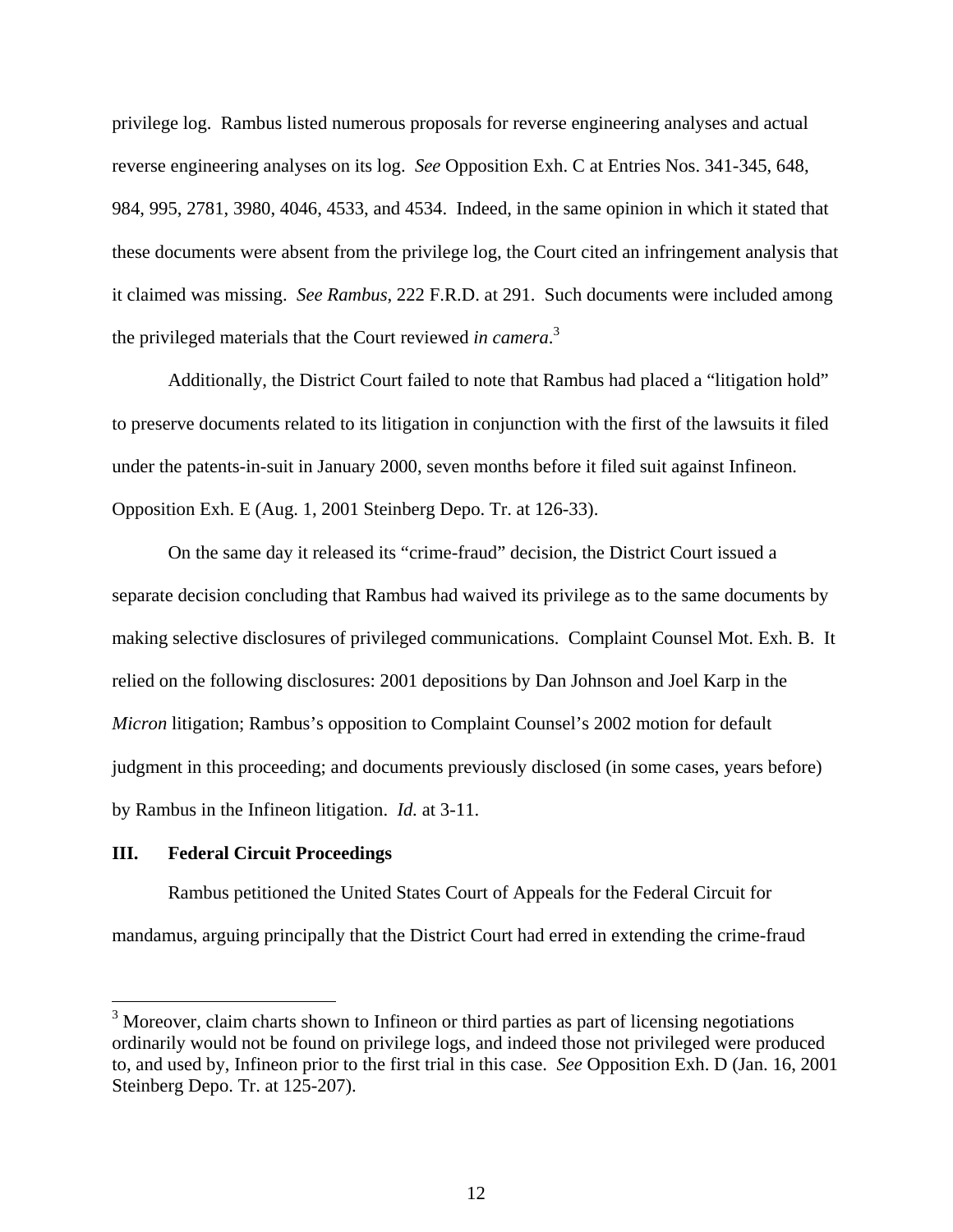exception to the attorney-client privilege to conduct that was neither a crime nor a fraud. On August 18, 2004, a divided panel of the Federal Circuit denied Rambus's petition on the ground that Rambus had not satisfied "the standards governing petitions for writs of mandamus." Fed. Cir. Op. at 2. As the majority explained, "[a] court may deny mandamus relief even though on normal appeal, a court might find reversible error." *Id.* (internal quotation marks omitted). In order to prevail, according to the majority, Rambus had to, but did not, show that the District Court's "factual and legal" conclusions "were clearly and indisputably incorrect." *Id.* As to the District Court's factual conclusions, the panel majority concluded that Rambus had not identified any "error sufficient to warrant mandamus relief." *Id.* As to the District Court's legal conclusion that "spoliation" justified piercing of the privilege (which would have been subject to a more searching standard of review on direct review, as the Federal Circuit majority explained), the panel majority held that Rambus had not "clearly shown" the court was wrong. *Id.*<sup>4</sup>

Judge Gajarsa dissented from the spoliation ruling, criticizing the majority for "avoid[ing] the critical question underlying Rambus's petition: *Whether Fourth Circuit law permits a trial court to waive a party's privilege as a remedy for spoliation of evidence that is neither fraudulent nor criminal*." *In re Rambus, Inc.*, Misc. Docket No. 772, at 2 (Fed. Cir. Aug. 18, 2004) (Gajarsa, J., concurring in part and dissenting in part) ("Fed. Cir. Dis.") (emphasis added). Noting that no court had *ever* before pierced the privilege on the basis of such "spoliation," Judge Gajarsa stated that the Fourth Circuit would not countenance "[t]he extension of the spoliation rule to pierce privilege protecting all legal documents surrounding a corporate document retention policy that is neither fraudulent nor criminal." *Id.* at 3. Judge Gajarsa

 $\overline{a}$ 

 $4$  Because the panel majority declined to issue mandamus as to the District Court's spoliation decision, it concluded it "need not reach" the District Court's alternative subject-matter waiver determination. Fed. Cir. Op. at 3.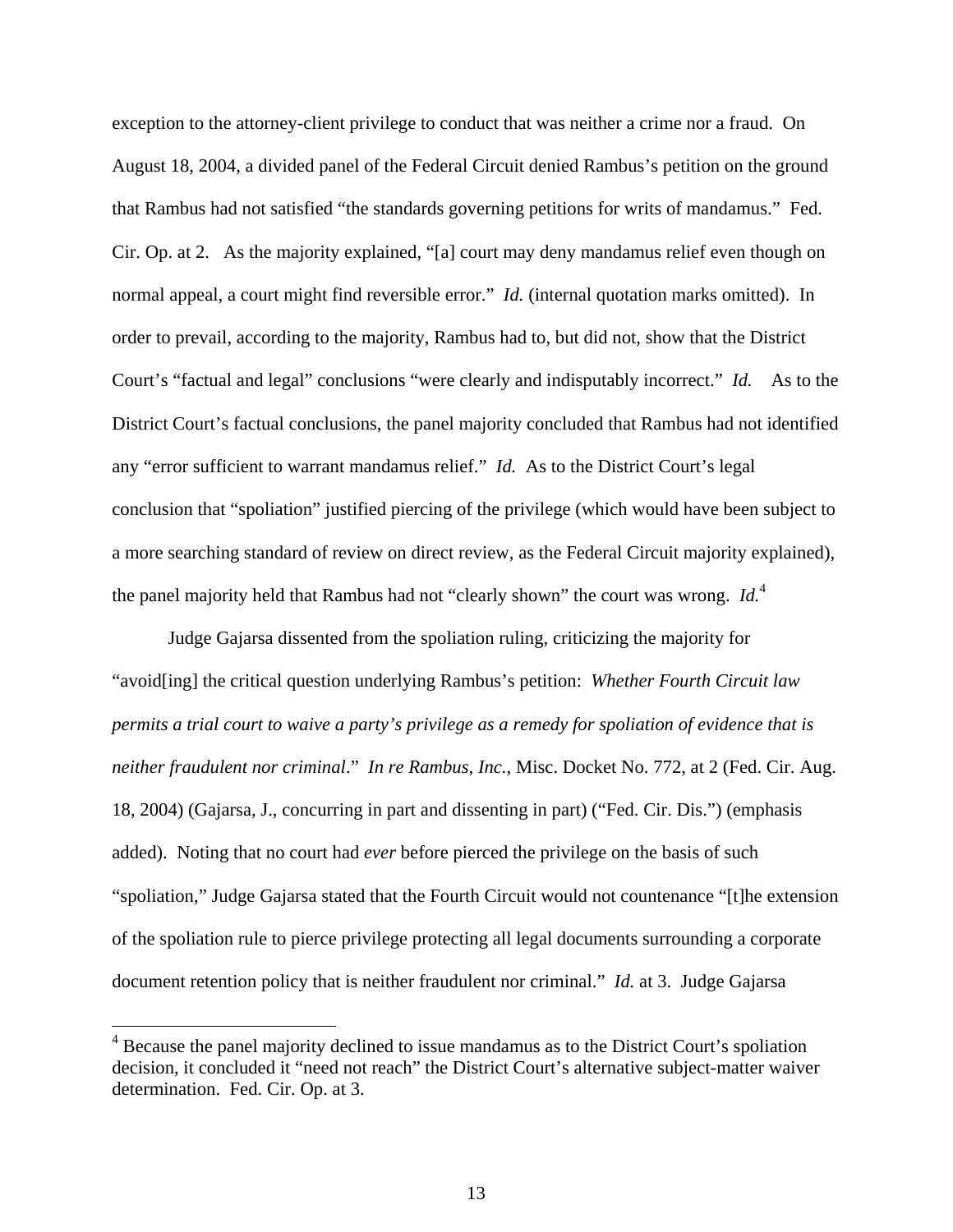pointed out that the "dire policy implications" of the District Court's opinion would include "chill[ing]" the seeking of legal advice and "open[ing] all corporations with document retention policies … to the piercing of privilege with respect to those policies." *Id.* at 3-4.5

#### **ARGUMENT**

Complaint counsel does not even purport to make their own showing that they are entitled to obtain Rambus's privileged documents under either the crime-fraud exception to the attorney-client privilege or under a waiver theory. Moreover, Complaint Counsel do not argue that the compelled disclosure of Rambus's documents in the Infineon action constitutes a waiver of Rambus's privilege in this proceeding, nor could they. *See, e.g.*, *Transamerica Computer Co. v. IBM Corp.*, 573 F.2d 646, 650-51 (9th Cir. 1978) ("[A] party does not waive the attorneyclient privilege for documents which he is compelled to produce."); *Chubb Integrated Sys. Ltd. v. National Bank of Washington*, 103 F.R.D. 52, 63 & n.2 (D.D.C. 1984) (same).<sup>6</sup>

Instead, Complaint Counsel choose only to piggy-back on the District Court's decisions piercing Rambus's privilege, and contend that Rambus is "collaterally estopped" from resisting the loss of its privilege in this proceeding. This argument is based on several fundamental misunderstandings of the doctrine of collateral estoppel and therefore should be rejected.

 5 Judge Gajarsa concluded, however, that mandamus was not warranted for the District Court's waiver decision, except to the extent it erroneously required disclosure of opinion work product. Fed. Cir. Dis. at 4-5.

 $6$  The documents the District Court compelled Rambus to disclose are subject to a stipulated protective order that tightly controls access to them. *See* Stipulated Order (Sept. 30, 2004) (Opposition Exh. F). Specifically, Rambus has provided these documents on an "'Outside Counsel Only'" basis, and Infineon cannot disclose them to others (even in response to a subpoena) in the absence of Rambus's consent or an order of the District Court. *See id.* at 1-2. In addition, the stipulation states that nothing therein "waives Rambus's attorney-client privilege and/or work product objections to the production or introduction into evidence of the documents" provided. *Id.* at 2.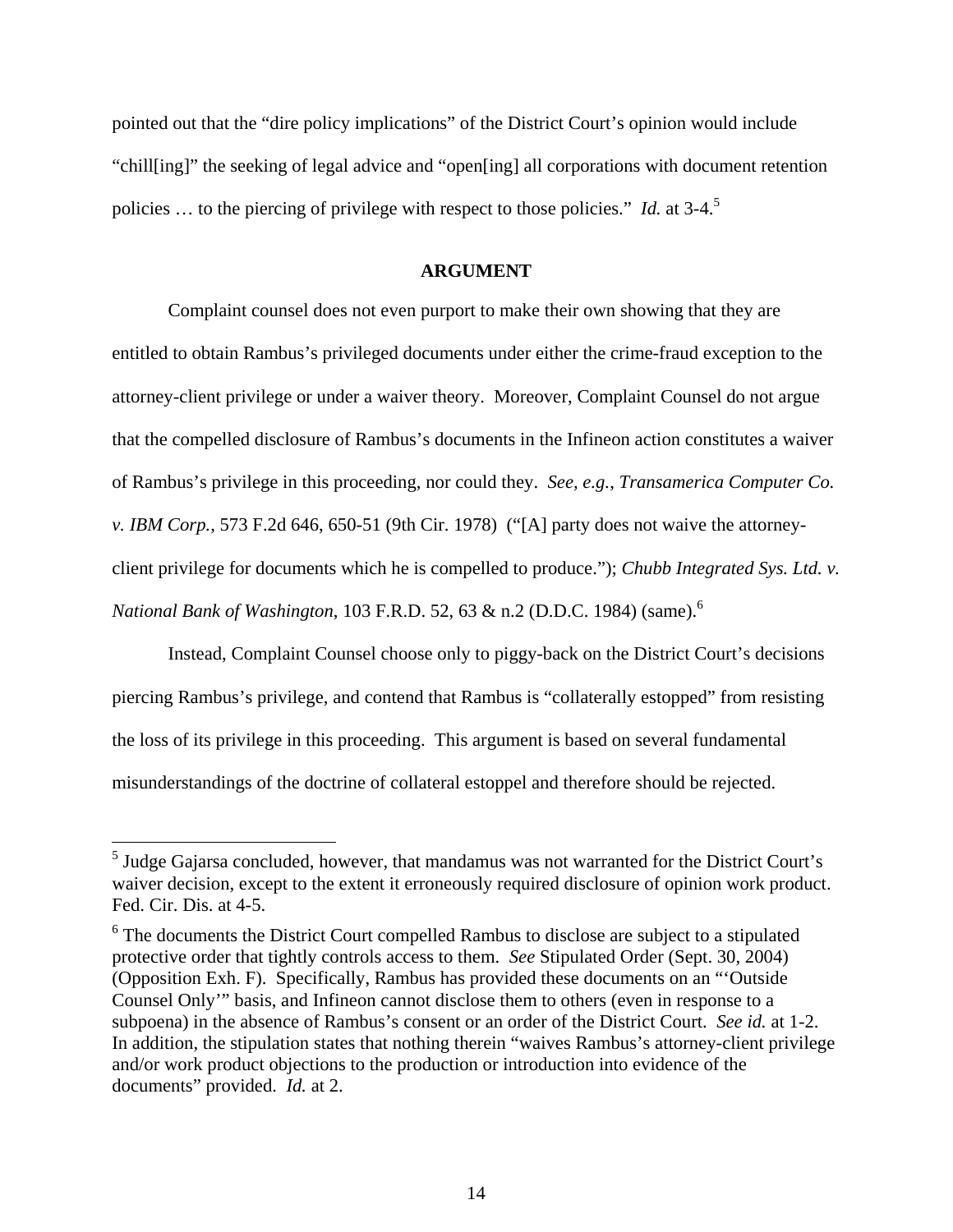Complaint Counsel also fail to establish the due diligence required for a motion to reopen. Counsel have only their own strategic choices to blame for their failure to request that the Commission consider their entitlement to these documents in the normal course. They should not be permitted a "do-over" now through the guise of a motion to reopen. Finally, given Complaint Counsel's lack of diligence and their failure to come forward with any legally sound basis for piercing Rambus's privilege, no *in camera* review of these documents is warranted.

### **I. THE DISTRICT COURT'S INTERLOCUTORY ORDERS HAVE NO PRECLUSIVE EFFECT ON RAMBUS IN THIS PROCEEDING.**

Complaint Counsel's discussion of collateral estoppel (remarkably limited to only a paragraph, *see* Complaint Counsel Mot. at 12-13) fails entirely to recognize the serious limitations on that doctrine that render it inapplicable here. First, collateral estoppel does not attach to interlocutory orders such as those issued by the District Court here. Preclusion arises only when a party has had a full and fair opportunity to litigate a matter, and the ability to secure meaningful appellate review is an indispensable part of that opportunity. An appellate court's refusal to grant the extraordinary remedy of mandamus does not constitute such review unless the mandamus court actually addresses the merits of the district court's decision. Here, the Federal Circuit most certainly did not do that, instead finding only that Rambus had not met the virtually insurmountable mandamus standard of showing the decisions to be "indisputably" incorrect.<sup>7</sup>

Second, there can be no preclusion where there are contradictory decisions on the same point. In this case, two critical findings by the District Court – that Rambus may have destroyed

 $\overline{a}$ 

<sup>&</sup>lt;sup>7</sup> Complaint Counsel filed their motion before the Federal Circuit ruled on Rambus's mandamus petition, but agreed that the Commission should defer consideration of it until the court ruled. Complaint Counsel may have hoped for an appellate determination on the merits, but they did not get one.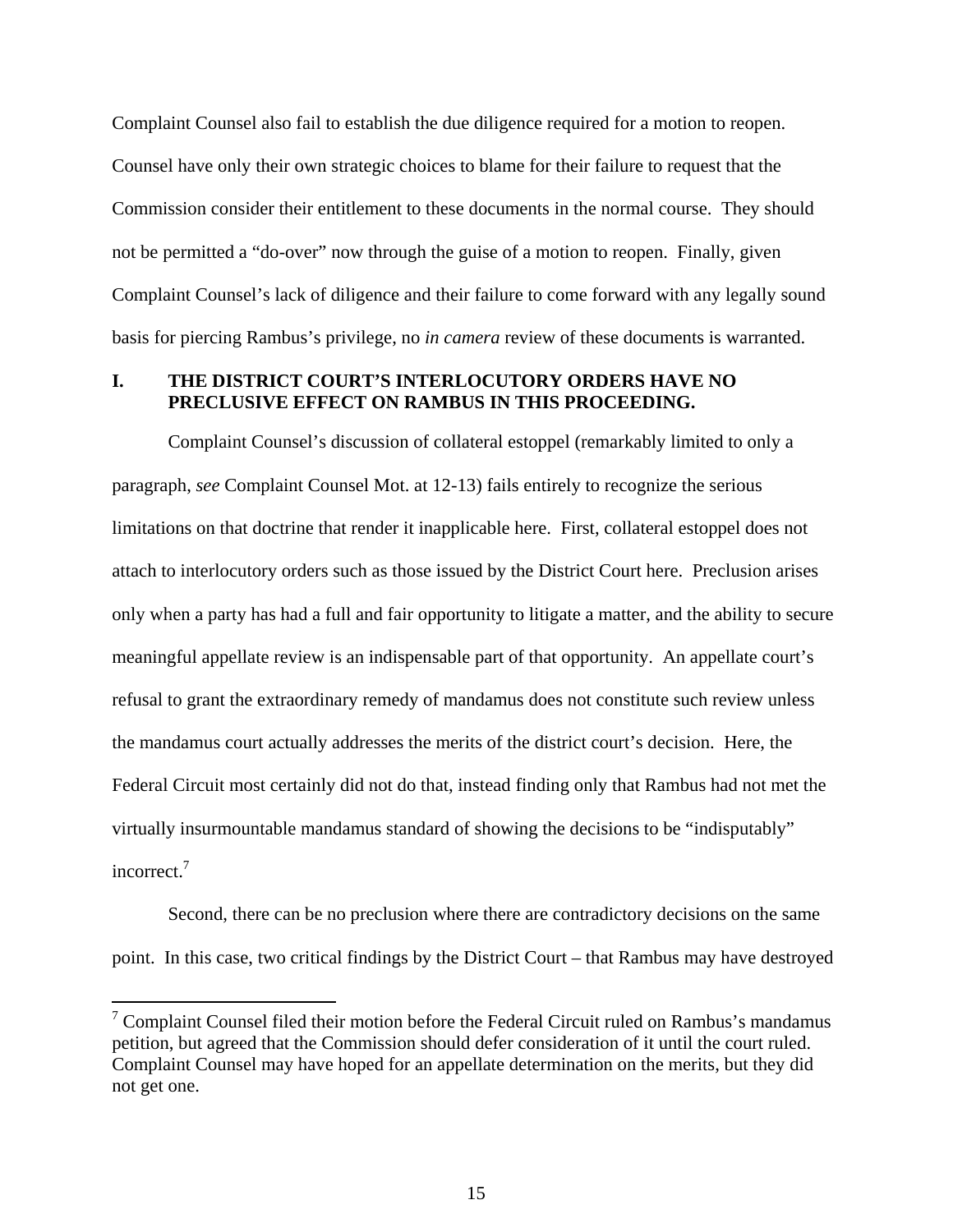"relevant" documents and that it waived its privilege – are directly contrary to prior decisions of this Commission's ALJs. As a matter of both collateral estoppel law and common sense, the later decisions by a single District Court judge cannot "collaterally estop" the earlier ones by both Commission ALJ's assigned to the instant case.

Finally, no preclusive effect attaches to the District Court's novel conclusion that the crime-fraud exception to the attorney-client privilege extends to "spoliation" that is neither a crime nor a fraud. It is black-letter collateral estoppel law that such abstract legal determinations cannot provide the basis for issue preclusion. This Commission is therefore in no way bound to accept this conclusion, and it should exercise sound judgment to reject it. As Judge Gajarsa of the Federal Circuit recognized, the District Court's rule would have a detrimental impact on public policy by chilling companies' willingness to secure legal advice on the formulation of document retention policies. The chill would be especially severe if this rule were embraced by the Commission, given its nationwide jurisdiction over commercial entities.

# **A. RAMBUS CANNOT BE COLLATERALLY ESTOPPED BASED UPON NON-FINAL DECISIONS NOT SUBJECT TO MEANINGFUL APPELLATE REVIEW.**

It is axiomatic that offensive collateral estoppel cannot be applied where its use would "'work an unfairness'" to one of the parties. *Milton S. Kronheim & Co. v. District of Columbia*, 91 F.3d 193, 197 (D.C. Cir. 1984). "Fairness" to the defendant "depends on several factors, among them whether . . . *the earlier judgment was final*, and whether [there was] . . . a full and fair opportunity to litigate the issue in the first trial." *McLaughlin v. Bradlee*, 599 F. Supp. 839, 849 (D.D.C. 1984) (emphasis added), *aff'd*, 803 F.2d 1197 (D.C. Cir. 1986). Finality is the "essence of collateral estoppel," *City of Port Arthur, Texas v. United States*, 517 F. Supp. 987, 1004 n.119 (D.D.C. 1981), *aff'd*, 459 U.S. 159 (1982), because "[r]elitigation of an issue in a second action is precluded only if 'the *judgment* in the prior action was dependent upon the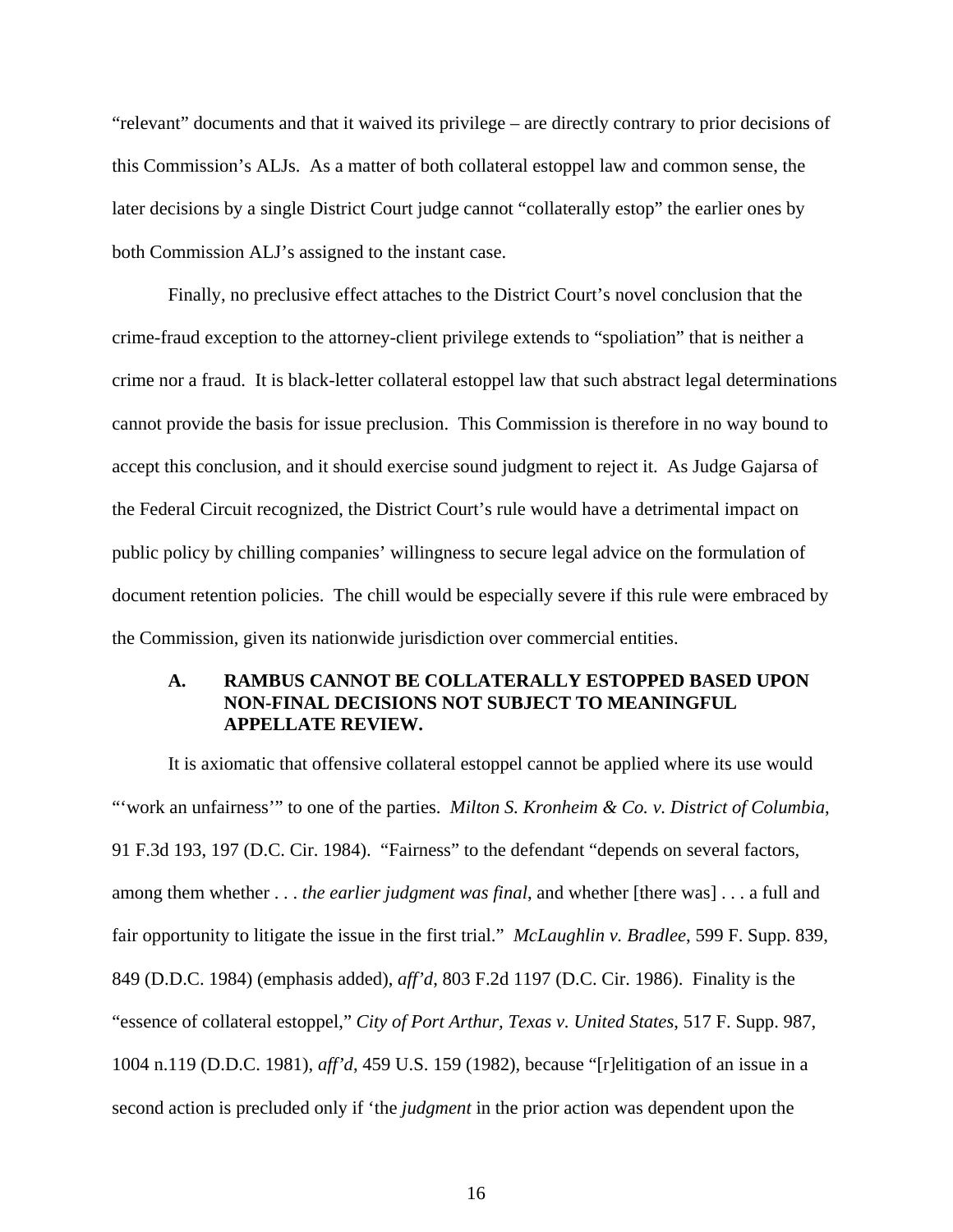determination made of the issue.'" *Ashley v. Boehringer Ingelheim Pharms. (In re DES Litig.)*, 7 F.3d 20, 23 (2d Cir. 1993) (emphasis added) (quoting 1B James W. Moore, *et al.*, *Moore's Fed. Prac.*  $[0.443]$ [.5-1], at 760 (2d ed. 1993)).

In this case, there is no "judgment" from the District Court, which has not yet held a trial on the matter. Instead, the piercing orders entered by the District Could were interlocutory in nature and could not be appealed to the Federal Circuit. *See Quantum Corp. v. Tandon Corp.*, 940 F.2d 642, 643 (Fed. Cir. 1991) (holding that piercing orders are non-appealable under the collateral order doctrine). The District Court has not yet reached final judgment on the underlying claims against Rambus, and its decision to pierce the attorney-client privilege could be reversed at any time. Accordingly, it does not have preclusive effect. *See In re 949 Erie Street*, 824 F.2d 538, 541 (7th Cir. 1987) (interlocutory order does not create collateral estoppel effect because order "may be changed by the district court at any time prior to final judgment"); *National Post Office Mail Handlers v. American Postal Workers Union*, 907 F.2d 190, 192 (D.C. Cir. 1990) (collateral estoppel requires "a final disposition on the merits"); *see also*, *e.g.*, *McRae v. United States*, 420 F.2d 1283, 1286 (D.C. Cir. 1969) (pretrial ruling on suppression issue did not have preclusive effect because collateral estoppel applies only to "final adjudication[s]"); *Southern Pac. Communications Co. v. AT&T Co.*, 567 F. Supp. 326, 328 (D.D.C. 1983) (denial of motion to dismiss did not have preclusive effect), *aff'd*, 740 F.2d 1011 (D.C. Cir. 1984).

Closely related to the issue of finality is the "critical question . . . whether the parties have had a full opportunity to litigate the issue on which they are estopped." *Brightheart v. McKay*, 420 F.2d 242, 245 n.4 (D.C. Cir. 1969); *see also Nasem v. Brown*, 595 F.2d 801, 806 (D.C. Cir. 1979) ("The advantages of finality, however, can only be fairly garnered when the party to be estopped has had an adequate opportunity to litigate his claims."). Here, too, the lack of any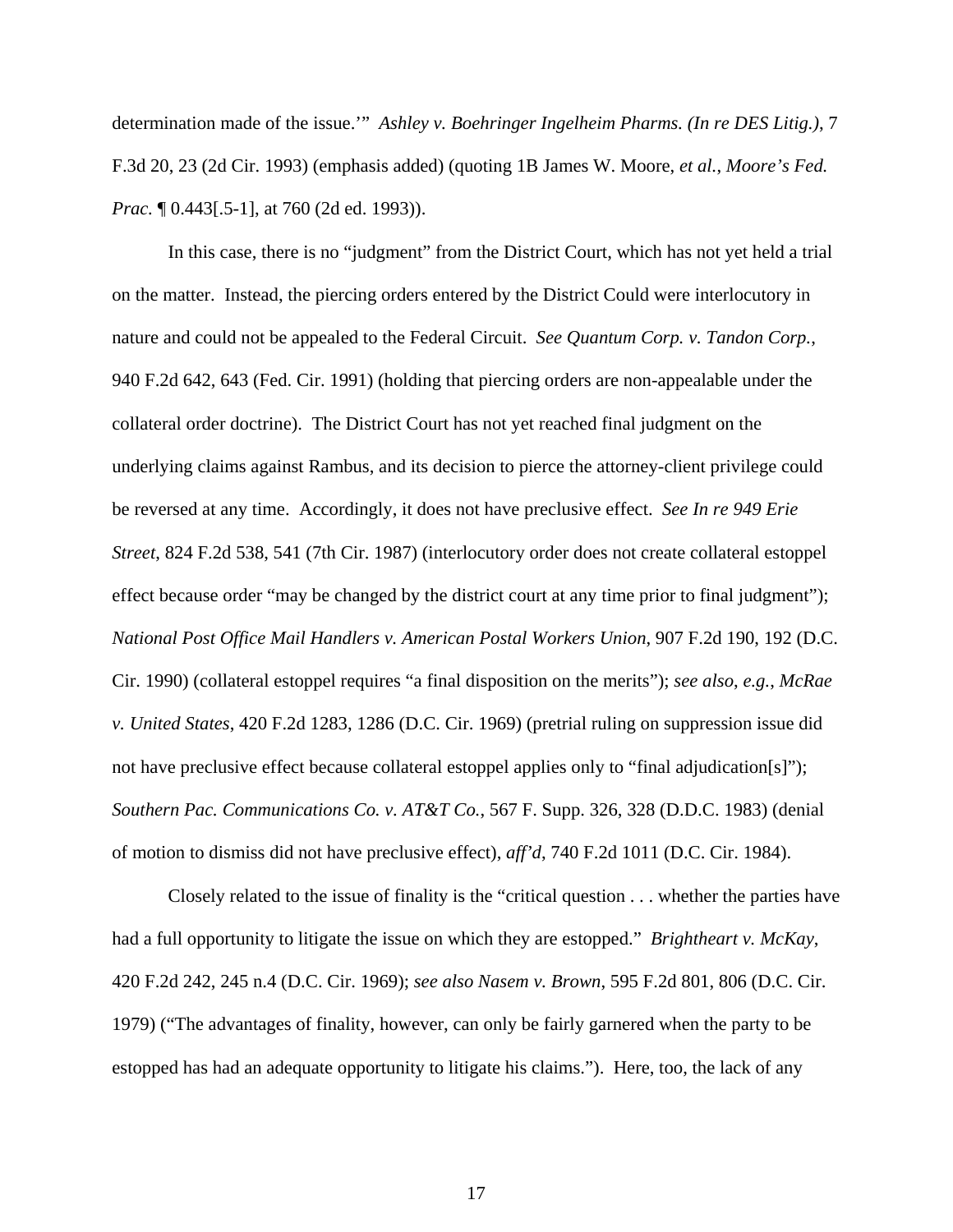opportunity for Rambus to appeal the order of the District Court is determinative, for "[a] 'full and fair opportunity to litigate' a particular issue includes a party's ability to appeal." *Innovad Inc. v. Microsoft Corp.*, 260 F.3d 1326, 1334 (Fed. Cir. 2001); *see also Kane v. Town of Harpswell (In re Kane)*, 254 F.3d 325, 329 (1st Cir. 2001) ("The purpose of [the] issue preclusion doctrine is to prevent a party from relitigating an issue where there has been full and fair litigation, *including* an opportunity to appeal . . . ."); *Disher v. Information Res., Inc.*, 873 F.2d 136, 139 (7th Cir. 1989) (collateral estoppel does not apply where judgment is not appealable because party "was denied an opportunity to contest it fully in the previous litigation"); *Luben Indus., Inc. v. United States*, 707 F.2d 1037, 1040 (9th Cir. 1983) ("we are convinced that the Government did not have a 'full and fair opportunity to litigate' its claim because it could not appeal the interlocutory memorandum"); *Restatement (Second) of Judgments* § 28(1) (1982) ("*Restatement*") (preclusion unwarranted where "[t]he party against whom preclusion is sought could not, as a matter of law, have obtained review of the judgment in the initial action").

As noted above, Rambus has not yet had an opportunity to appeal the District Court's interlocutory order. Until that time comes, any "underlying confidence that the result achieved in the initial litigation was substantially correct . . . is . . . unwarranted." *Standefer v. United States*, 447 U.S. 10, 23 n.18 (1980); *see also Nasem*, 595 F.2d at 806 ("Without such an opportunity [to fully litigate the original action], lack of faith in the reliability of the first proceeding precludes application of the collateral estoppel doctrine.").

Nor does it matter that Rambus sought mandamus relief from the Federal Circuit, for "the general rule is that the denial of a petition for mandamus is not ordinarily entitled to any preclusive effect." *Stauble v. Warrob, Inc.*, 977 F.2d 690, 693 (1st Cir. 1992). Mandamus is not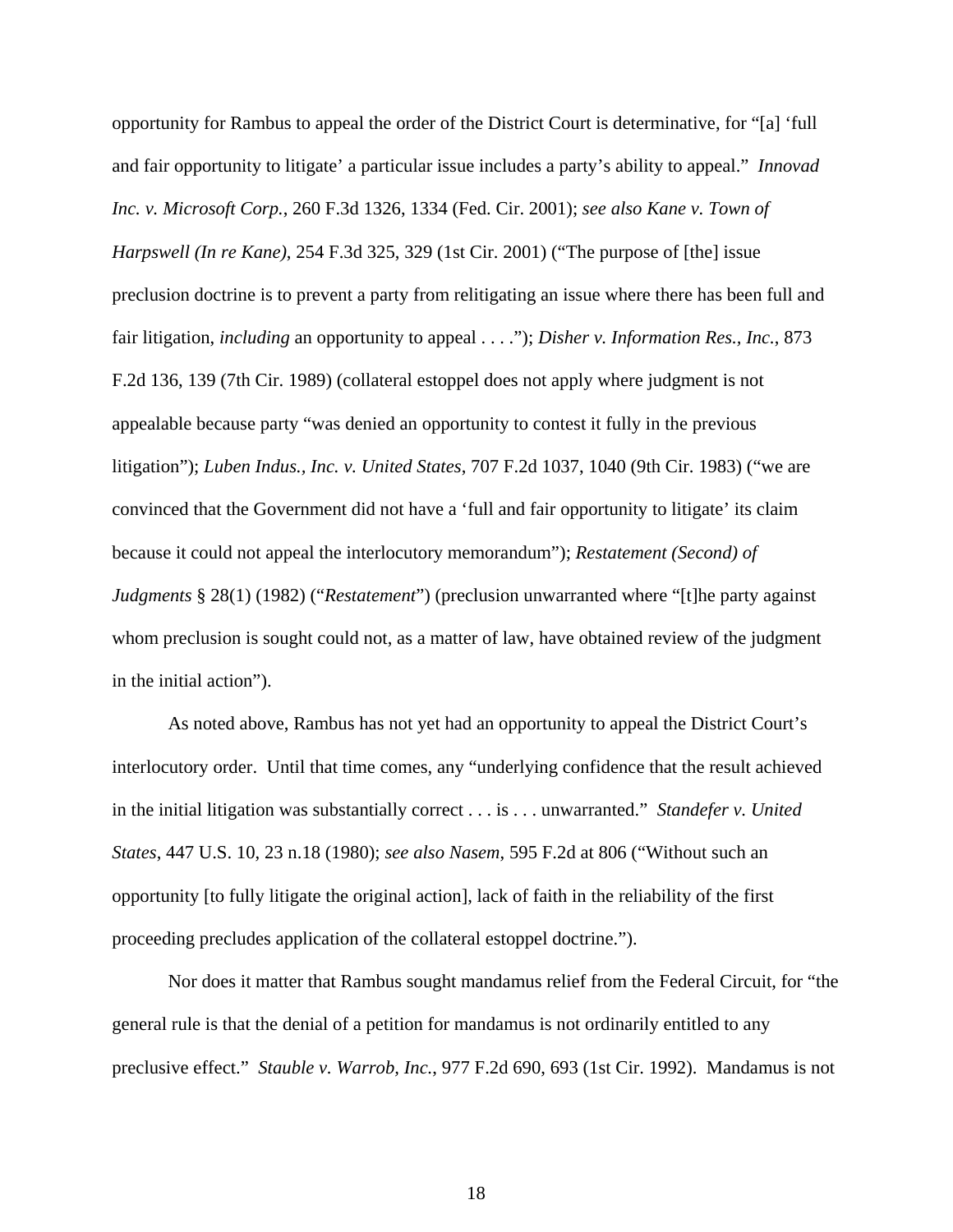a substitute for appeal, *Will v. United States*, 389 U.S. 90, 97 (1967), and the extraordinarily strict mandamus standard of review is in no way equivalent to the kind of review that takes place on direct appeal, *see, e.g.*, *United States v. United States Dist. Ct.*, \_\_ F.3d \_\_, No. 04-70709, 2004 WL 2249504, at \*1 (9th Cir. Oct. 7, 2004) (contrasting standards of review). *See generally Cheney v. United States Dist. Court*, 124 S. Ct. 2576, 2586-87 (2004) (calling mandamus a ""drastic and extraordinary' remedy 'reserved for really extraordinary causes," such as where lower court decision amounts to "'judicial "usurpation of power"" or "'clear abuse of discretion'").

Against the back-drop of this black-letter law on collateral estoppel, Complaint Counsel supports its argument with citation to a lone district court decision, *FTC v. GlaxoSmithKline*, 202 F.R.D. 8 (D.D.C. 2001) ("*GSK*"), which in any event is entirely distinguishable. The district court in that case applied issue preclusion precisely because the earlier privilege-piercing decision had been subject to meaningful appellate review and affirmed. *See id.* at 12. Even though appellate review in *GSK*, like here, was by mandamus petition, the appellate court there had squarely addressed the privilege question on the merits. "As a result, the Federal [Circuit's] decision was effectively an appeal on the merits of the denial of GSK's privilege objections." *Id*. For all intents and purposes, the privilege decision on which issue preclusion was based in *GSK* was final and had been subject to meaningful appellate review. Here, there was no meaningful review and no effective finality. The Federal Circuit, over a vigorous dissent, concluded only that Rambus had not shown that Judge Payne's decision – factually *and* legally – was "clearly and indisputably incorrect." Fed. Cir. Op. at 2. There was no determination by the Federal Circuit whether the District Court's decision was simply "incorrect," as was the case in *GSK*. In fact, the appellate court here specifically noted that its consideration of Rambus's mandamus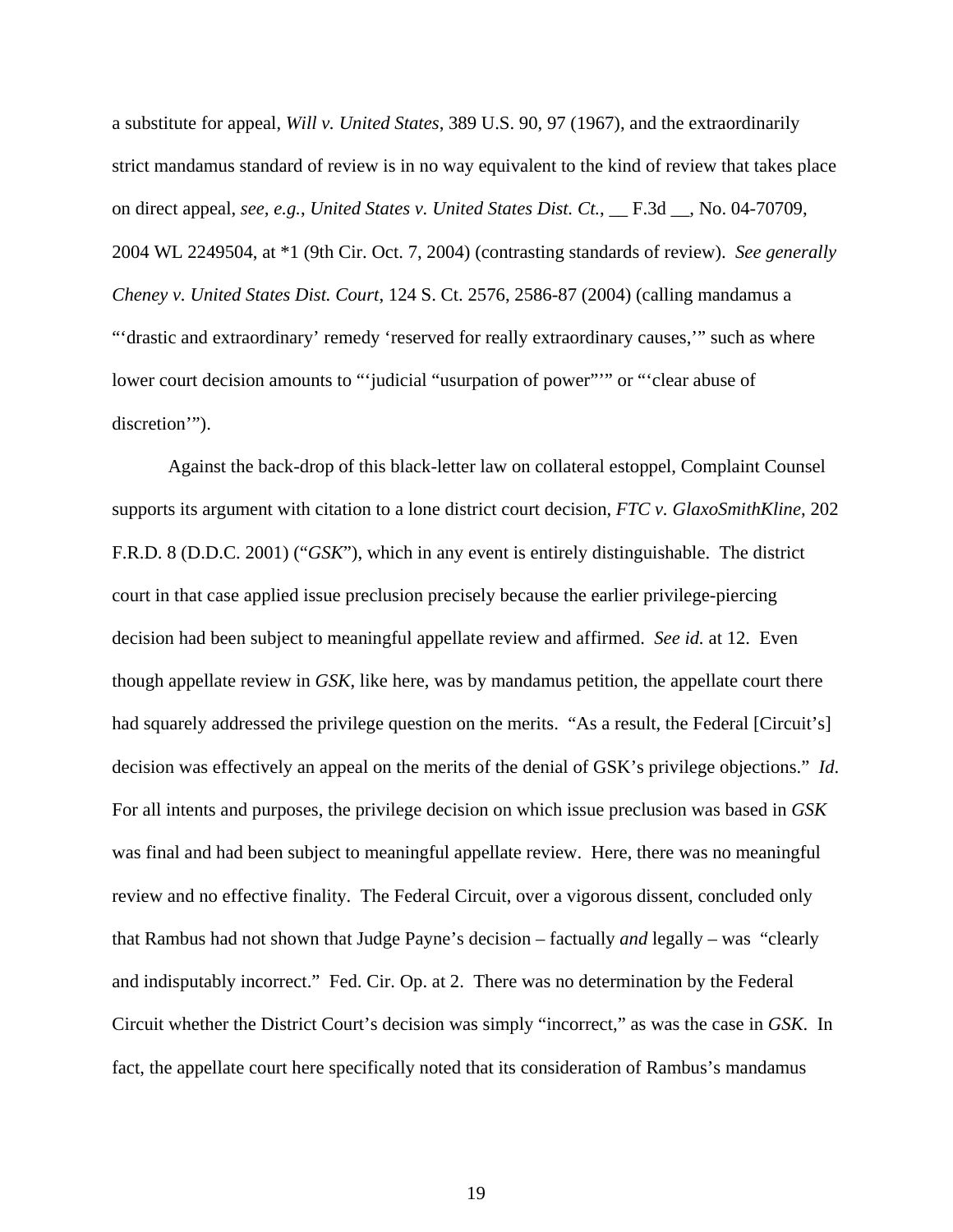petition was *not* a "'normal appeal'" and that error that would normally be cause for reversal on direct review would not warrant mandamus. *Id.* Given the lack of meaningful appellate review, no preclusive effect attaches to these interlocutory District Court orders.

# **B. NO PRECLUSIVE EFFECT ATTACHES TO THE DISTRICT COURT'S DETERMINATIONS THAT RELEVANT DOCUMENTS WERE DESTROYED AND THAT RAMBUS WAIVED ITS PRIVILEGE GIVEN THAT THEY FOLLOWED CONTRARY CONCLUSIONS BY JUDGES MCGUIRE AND TIMONY.**

Complaint Counsel's effort to collaterally estop Rambus based on the District Court's conclusions fails for a second independent reason: those conclusions rest on findings that are contrary to the prior findings of both Judges Timony and McGuire. When there are two contradictory decisions on a point, neither is entitled to preclusive effect. Here, in fact, it is the ALJs' decisions, not the District Court's, that must be conclusively deemed correct because of Complaint Counsel's choice not to appeal them.

Based on the entire record developed at trial, Judge McGuire found that there was "no indication that any documents, relevant and material to the disposition of the issues in this case, were destroyed," Initial Decision at 244. This was a square factual finding that one of the indispensable elements of spoliation – destruction of *relevant* documents, *Silvestri v. General Motors Corp.*, 271 F.3d 583, 591 (4th Cir. 2001) – was absent, and Complaint Counsel has not appealed this finding. Based in large measure on a mere subset of the information before Judge McGuire – and explicitly relying on Judge Timony's finding that was superceded by Judge McGuire – the District Court later came to an arguably contrary conclusion. *See Rambus*, 222 F.R.D. at 293 (concluding that Rambus destroyed documents "of the type" that might be relevant in patent litigation).

It is basic to the law of collateral estoppel that Complaint Counsel cannot transport the District Court's finding back in time to collaterally estop the very position that Judge McGuire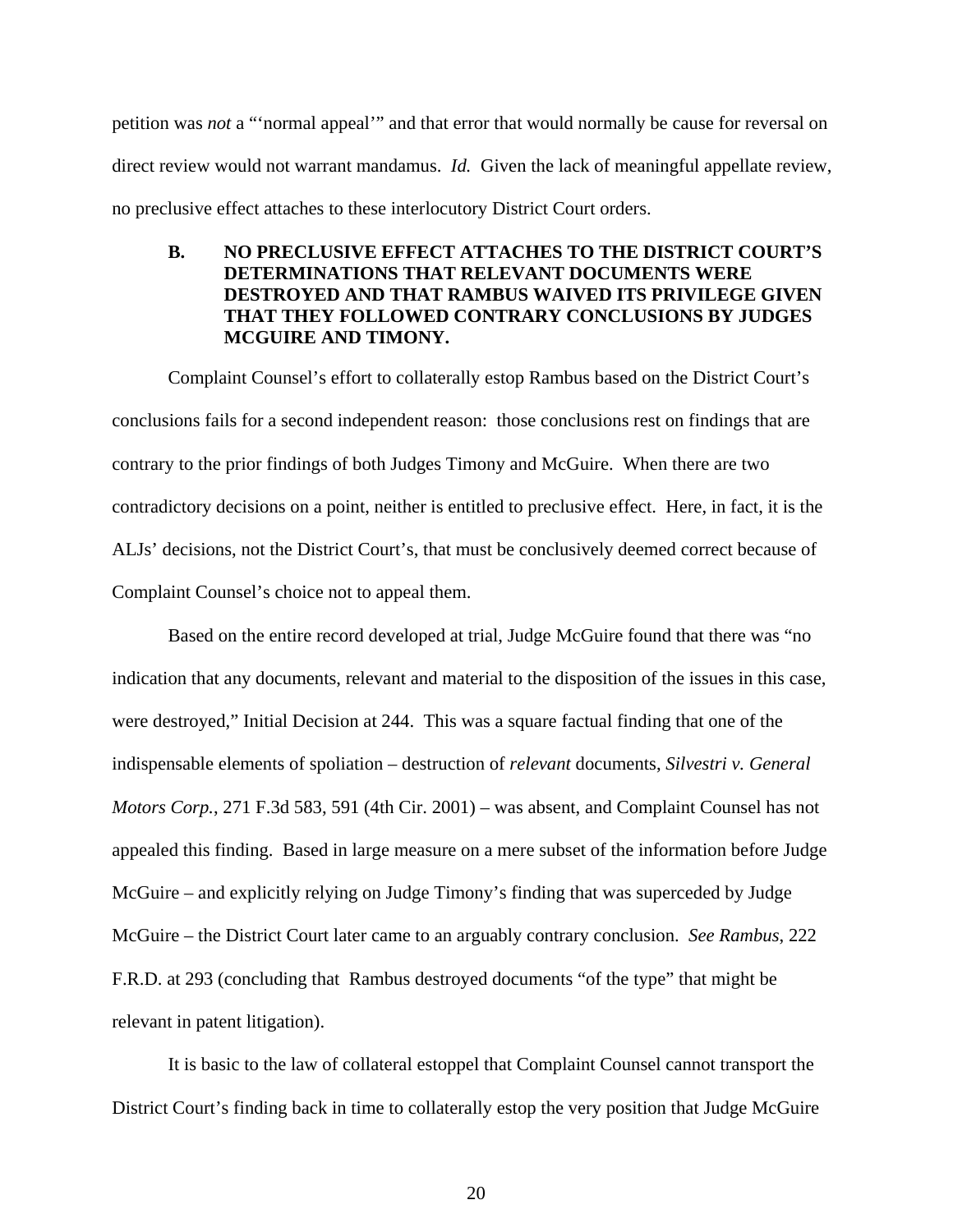had already adopted. In fact, Complaint Counsel has waived any challenge to Judge McGuire's finding due to their choice not to appeal, and its conclusive effect is in no way undermined by the District Court's *later* finding. *Cf.* 18A Charles Alan Wright et al*.*, *Federal Practice & Procedure* § 4465.2, at 772 (2d ed. 2002) ("[A] party who has lost a judgment should not be able to defeat the claim-preclusion effects of the judgment by relying on inconsistent findings made in subsequent litigation between another party and a common adversary."); 18B Charles Alan Wright et al*.*, *Federal Practice & Procedure* § 4478.6, at 819 (2d ed. 2002) ("If no one appeals on any issue, the judgment of the trial court moves into the realm of res judicata."). Likewise, Complaint Counsel's failure to appeal Judge Timony's denial of its motion to compel production of documents related to Rambus's document retention policy on a waiver theory conclusively lays that issue to rest in this proceeding. Judge Timony's decision can no more be "estopped" by the District Court's later determination than can Judge McGuire's.

Above and beyond the timing of the determinations and Complaint Counsel's failure to appeal, the mere existence of an inconsistency (as to both spoliation and waiver) would bar use of collateral estoppel in this case. The Supreme Court has made clear that offensive collateral estoppel of the kind sought by Complaint Counsel here is "unfair to a defendant if the judgment relied upon as a basis for the estoppel is itself inconsistent with one or more previous judgments in favor of the defendant." *Parklane Hosiery Co. v. Shore*, 439 U.S. 322, 330 (1979); *accord Restatement* § 29(4) (preclusion not warranted when "[t]he determination relied on as preclusive was itself inconsistent with another determination of the same issue"). Following *Parklane Hosiery*, the D.C. Circuit found that a district court erred when it accorded preclusive effect to a decision of the Second Circuit notwithstanding a contrary prior determination by a district court. *See Jack Faucett Assocs., Inc. v. AT&T Co.*, 744 F.2d 118, 131 (D.C. Cir. 1984) ("To use one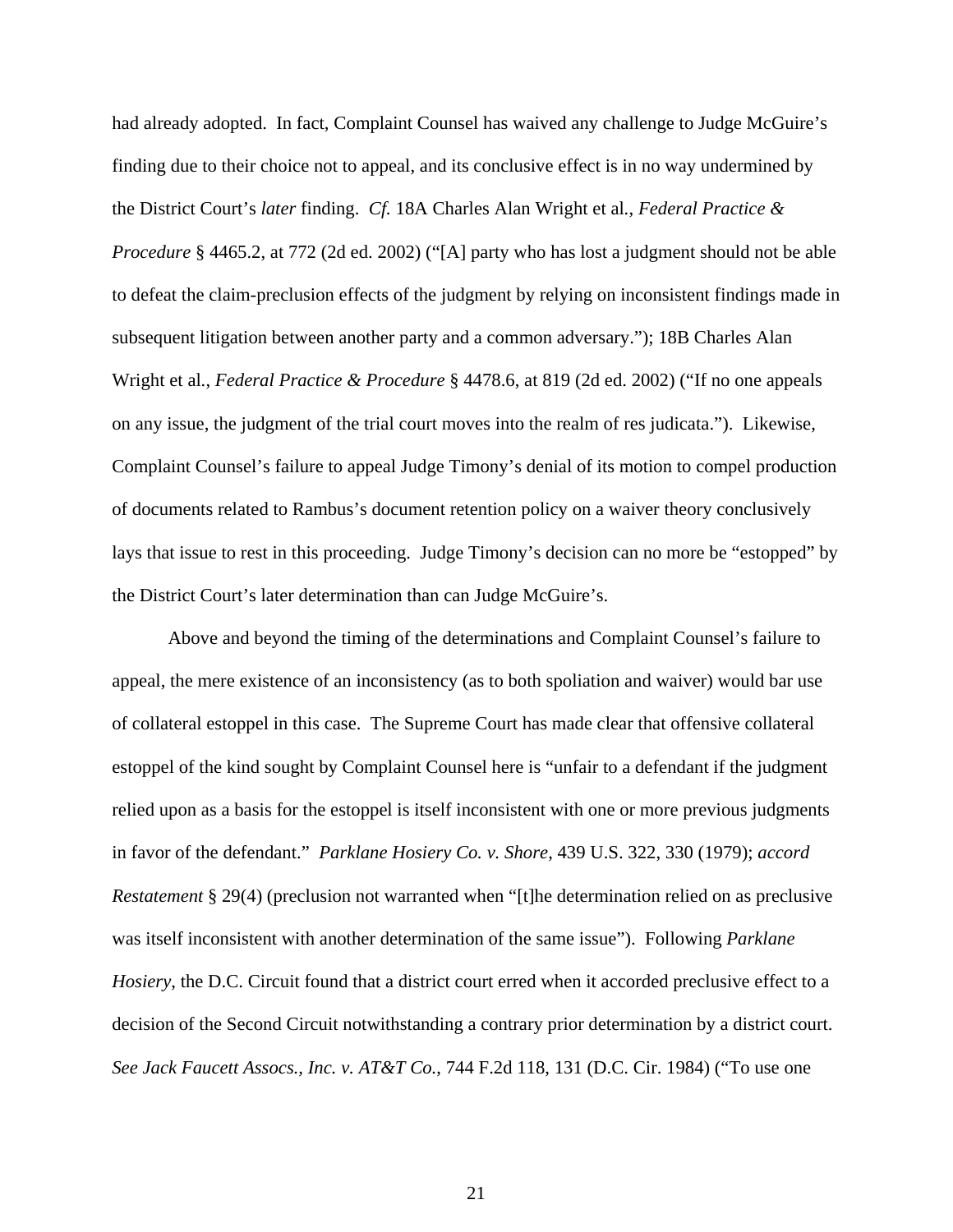decision as the basis for offensive estoppel while ignoring the other decision raises the specific

concerns about fairness to the defendant that the Supreme Court articulated in *Parklane* 

*Hosiery*.").

 $\overline{a}$ 

The *Restatement of Judgments* explains the common-sense rationale for this rule, which is based on the lack of "confidence" in a prior determination that is inconsistent with others:

Giving a prior determination of an issue conclusive effect in subsequent litigation is justified not merely as avoiding further costs of litigation but also by underlying confidence that the result reached is substantially correct. Where a determination relied on as preclusive is itself inconsistent with some other adjudication of the same issue, that confidence is generally unwarranted. The inference, rather, is that the outcomes may have been based on equally reasonable resolutions of doubt as to the probative strength of the evidence or the appropriate application of a legal rule to the evidence. That such a doubtful determination has been given effect in the action in which it was reached does not require that it be given effect against the party in litigation against another adversary.

*Restatement* § 29 cmt. f.; *see also Jack Faucett*, 744 F.2d at 129 ("Underlying the inconsistent

determination exception to the doctrine of offensive estoppel is a notion of confidence.").<sup>8</sup>

It is irrelevant that the determinations that contradict the District Court's, *i.e.*, Judge

McGuire's on spoliation and Judge Timony's on waiver, are not themselves embodied in a final

judgment. The D.C. Circuit has squarely rejected any such requirement. *See id.* at 130

("*Parklane Hosiery* does not hold that only inconsistent *judgments* can preclude offensive

estoppel. . . . The rationale for the inconsistency rule is equally pertinent wherever the

inconsistency occurs."). Additionally, as discussed above, the District Court's decisions are

themselves non-final. This makes them inappropriate bases for collateral estoppel in the first

place, *see supra* Section I.A. This also negates any theoretical requirement Complaint Counsel

<sup>&</sup>lt;sup>8</sup> The Supreme Court illustrated the reasons for the rule barring issue preclusion based on an inconsistent prior determination by means of a hypothetical involving a railroad accident that injures 50 passengers, all of whom bring separate suits. *Parklane Hosiery*, 439 U.S. at 330 n.14. The railroad wins the first 25 but loses the 26th. Under these circumstances, it would clearly be unfair "to allow plaintiffs 27 through 50 automatically to recover." *Id.*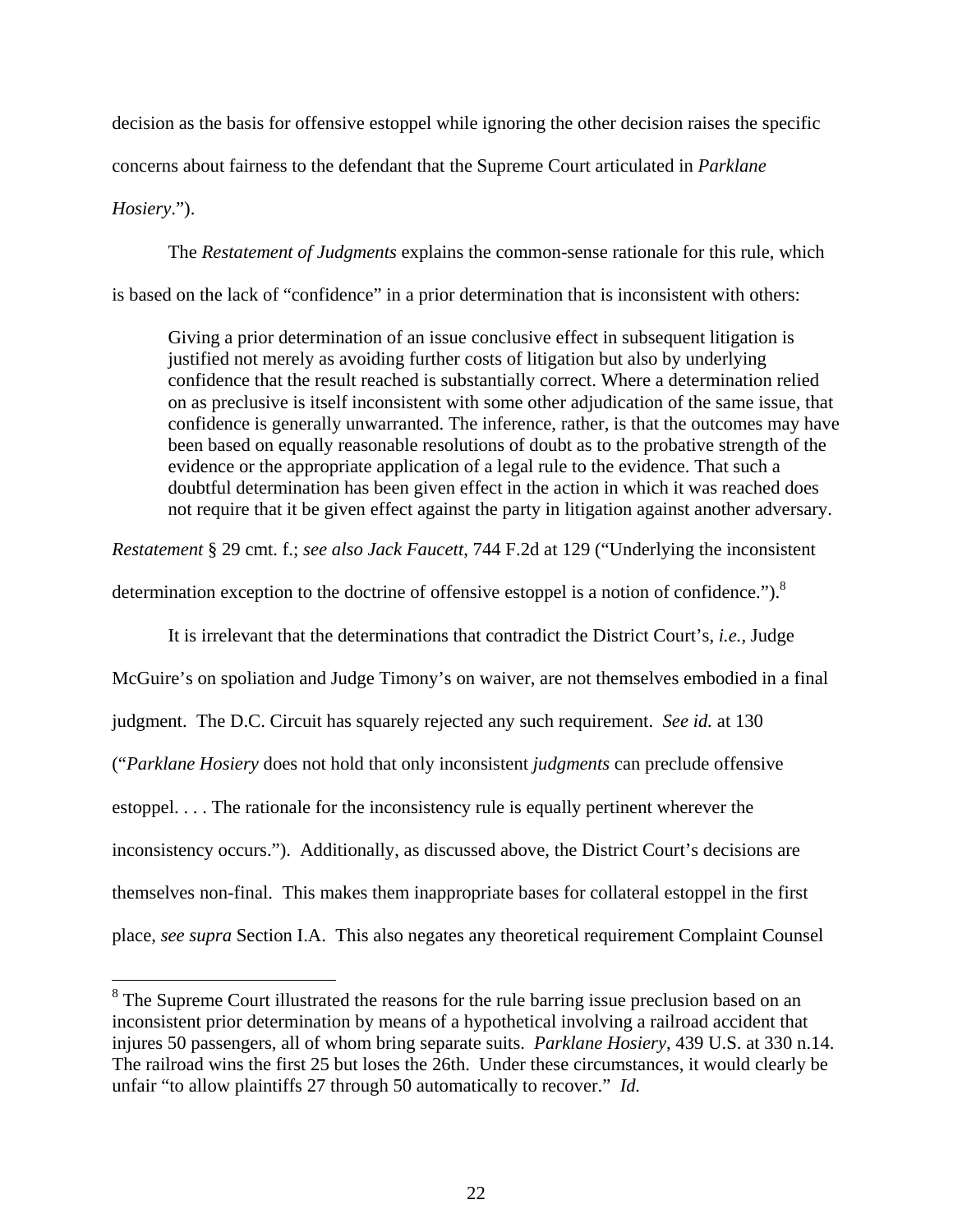might propose that their preclusive effect may be undermined only by contradictory determinations embodied in final judgments.

Finally, the District Court did not possess any superior information that would justify permitting its decisions to trump those of this Commission's ALJs. The District Court did state that it thought that Rambus might have destroyed "relevant" documents. But this was not based on anything it learned in its *in camera* review. *See supra* p. 11. Rather, it was based on two sources, neither of which supports the application of collateral estoppel here. First, the District Court surmised that it had not found in its *in camera* review certain documents that it would have expected to find, namely infringement analyses. As explained above, that conclusion was simply wrong: infringement analyses were among Rambus's privileged documents. *See supra* p. 11. Second, the District Court based that statement on the same record that was before Judge McGuire (or, more precisely, the limited record before Judge Timony). But this does not derive from any "new evidence," and instead merely embodies a different "resolution[] of doubt as to the probative strength of the evidence" that was before Judge McGuire. *Restatement* § 29 cmt. f. Accordingly, it is not entitled to any preclusive effect. Similarly, the District Court's waiver finding – based principally on arguments made by Rambus *in this proceeding*, *see* Complaint Counsel Mot. at 7 (conceding that this is basis of District Court's waiver decision); *see also supra* p. 12 – is self-evidently not based on information unavailable to Judge McGuire.

# **C. NO PRECLUSIVE EFFECT ATTACHES TO THE DISTRICT COURT'S PURELY LEGAL DETERMINATION THAT "SPOLIATION" PROVIDES A BASIS FOR PIERCING THE ATTORNEY-CLIENT PRIVILEGE, AND THE COMMISSION SHOULD NOT ADOPT IT.**

Complaint Counsel's motion to compel based on the District Court's "spoliation" decision fails for a third independent reason: rulings on pure questions of law, like the District Court's novel determination that the crime-fraud exception extends to "spoliation," have no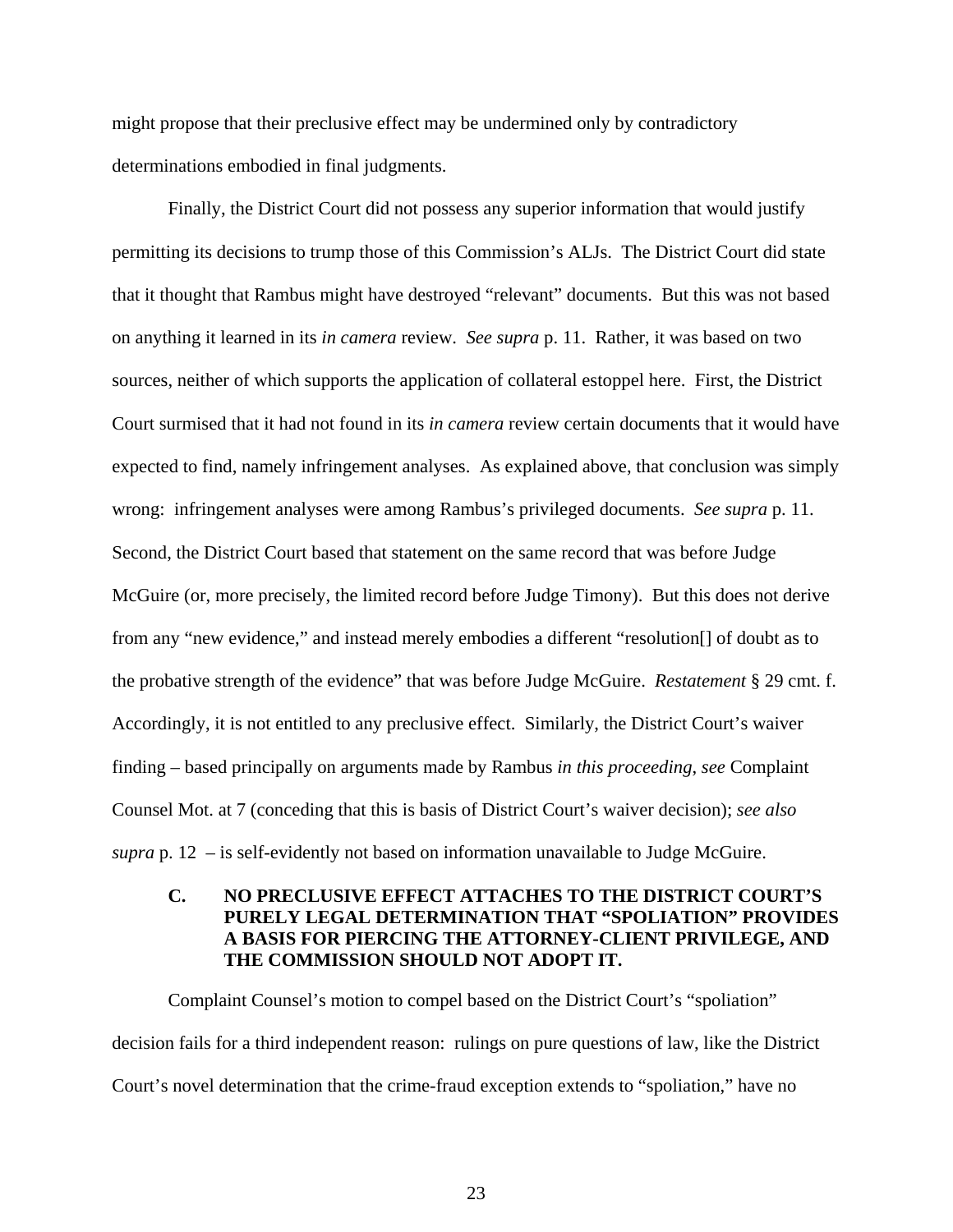preclusive effect. This would be the case even if, contrary to fact, *see supra* Section I.A, the determination were final. Given that the Commission is not bound by the District Court's purely legal determination, it should reject this ill-advised extension of the crime-fraud exception.

#### **1. Collateral Estoppel Does Not Attach to Purely Legal Determinations.**

It is black-letter law that even in subsequent litigation between the *same* parties, "issue preclusion does not attach to abstract rulings of law." 18 Charles Alan Wright et al., *Federal Practice & Procedure* § 4425, at 644 (2d ed. 2004). This rule has special force when, like here, a non-party to the first action seeks preclusion; in that situation, a finding of preclusion is flatly "inappropriate with respect to a pure question of law." 18A Wright, *supra*, § 4465.2, at 763; *see also Chicago Truck Drivers, Helpers & Warehouse Union (Independent) Pension Fund v. Century Motor Freight, Inc.*, 125 F.3d 526, 532 (7th Cir. 1997) (finding estoppel inappropriate "where a new plaintiff invokes the doctrine [of collateral estoppel] to preclude litigation over a purely legal question"); *United States v. Alcan Aluminum Corp.*, 990 F.2d 711, 719 (2d Cir. 1993).

This longstanding rule is based on the entitlement of subsequent decisionmakers to reach their own determinations on important and generally applicable legal principles. As the *Restatement of Judgments* explains, issue preclusion is not warranted when affording a prior decision preclusive effect would "inappropriately foreclose opportunity for obtaining reconsideration of the legal rule upon which it was based." *Restatement* § 29(7); *see also id.* cmt. i (concern "especially pertinent when there is a difference in the forums in which the two actions are to be determined").

Application of these principles here makes it clear that the District Court's decision to pierce Rambus's privilege on "spoliation" grounds is entitled to no preclusive effect. An indispensable component of that decision was a purely legal one, namely the question whether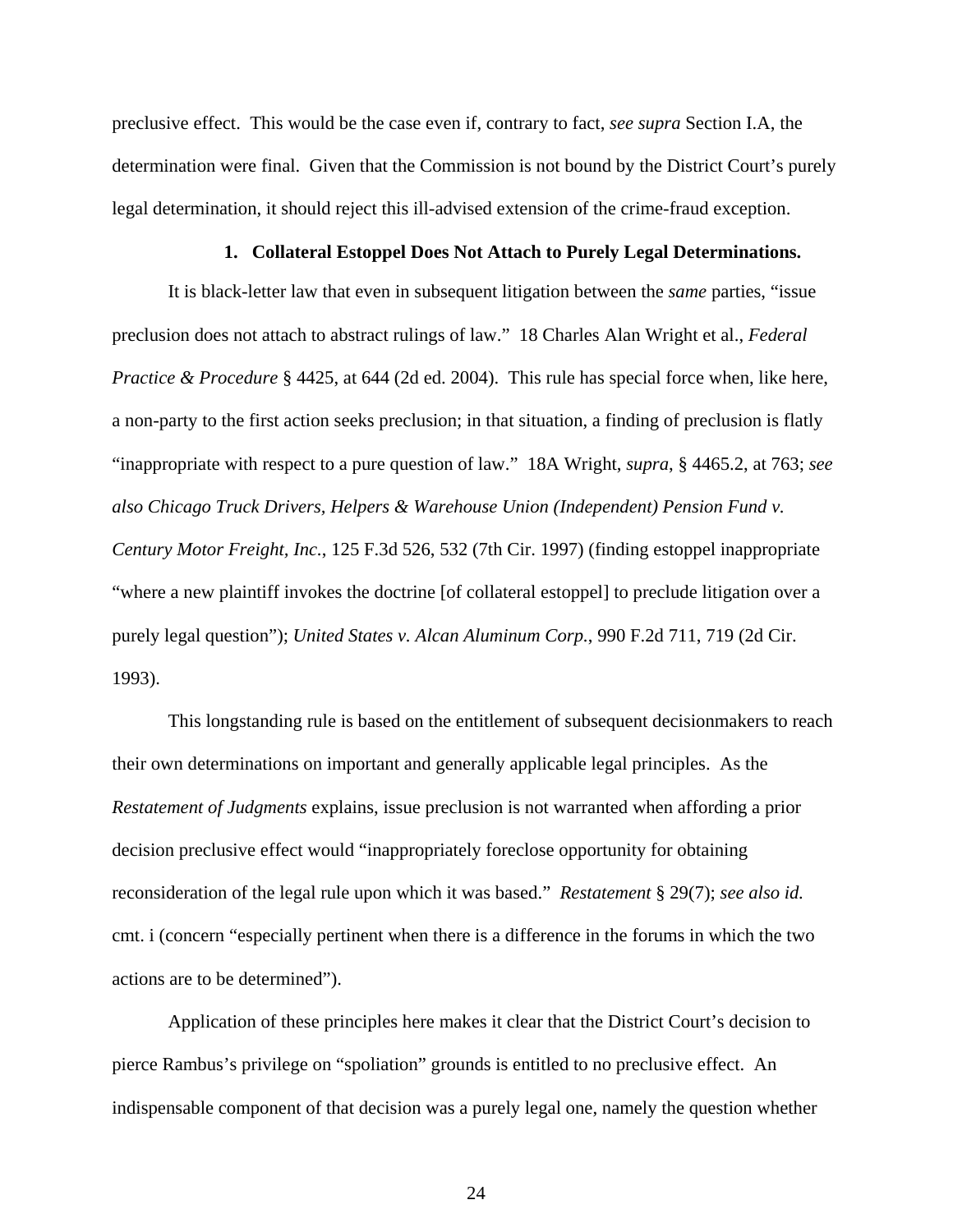"documents created to provide a plan for or to effectuate spoliation would fall under the crime/fraud exception" to the attorney-client privilege, given that "spoliation is neither a crime nor a fraud." *Rambus*, 222 F.R.D. at 288.The portion of the District Court's decision devoted to this question is titled "Applicable Legal Principles," *id.* at 287, and includes an entirely abstract discussion about the scope of the crime-fraud exception, *see id.* at 287-90. As the authorities noted above make clear, the District Court's resolution of this purely legal question is not entitled to preclusive effect. Accordingly, even if the District Court's finding that Rambus might have spoliated relevant documents were entitled to collateral estoppel effect, *but see supra* Sections I.A, I.B, its conclusion that Rambus's privilege could be pierced on this basis would not warrant such effect.

## **2. As Judge Gajarsa Explained, The District Court's Dramatic Expansion Of the Crime-Fraud Exception Is Dangerous.**

Because the Commission is not bound by the District Court's "legal rule," it should not adopt it.<sup>9</sup> Restatement § 29(7). Given the Commission's nationwide jurisdiction, it should be especially reluctant to adopt the District Court's literally unprecedented limitation on the attorney-client privilege and thereby disrupt commercial entities' settled expectations about the contours of this privilege. As the Supreme Court has explained,

if the purpose of the attorney-client privilege is to be served, the attorney and client must be able to predict with some degree of certainty whether particular discussions will be protected. An uncertain privilege, or one which purports to be certain but results in widely varying applications by the court, is little better than no privilege at all.

*Upjohn Co. v. United States*, 449 U.S. 383, 393 (1981). Moreover, the Commission should be aware that any broadened duties with respect to "spoliation" will likely apply to government, as well as private, entities. *See, e.g.*, *Kronisch v. United States*, 150 F.3d 112, 126-30 (2d Cir.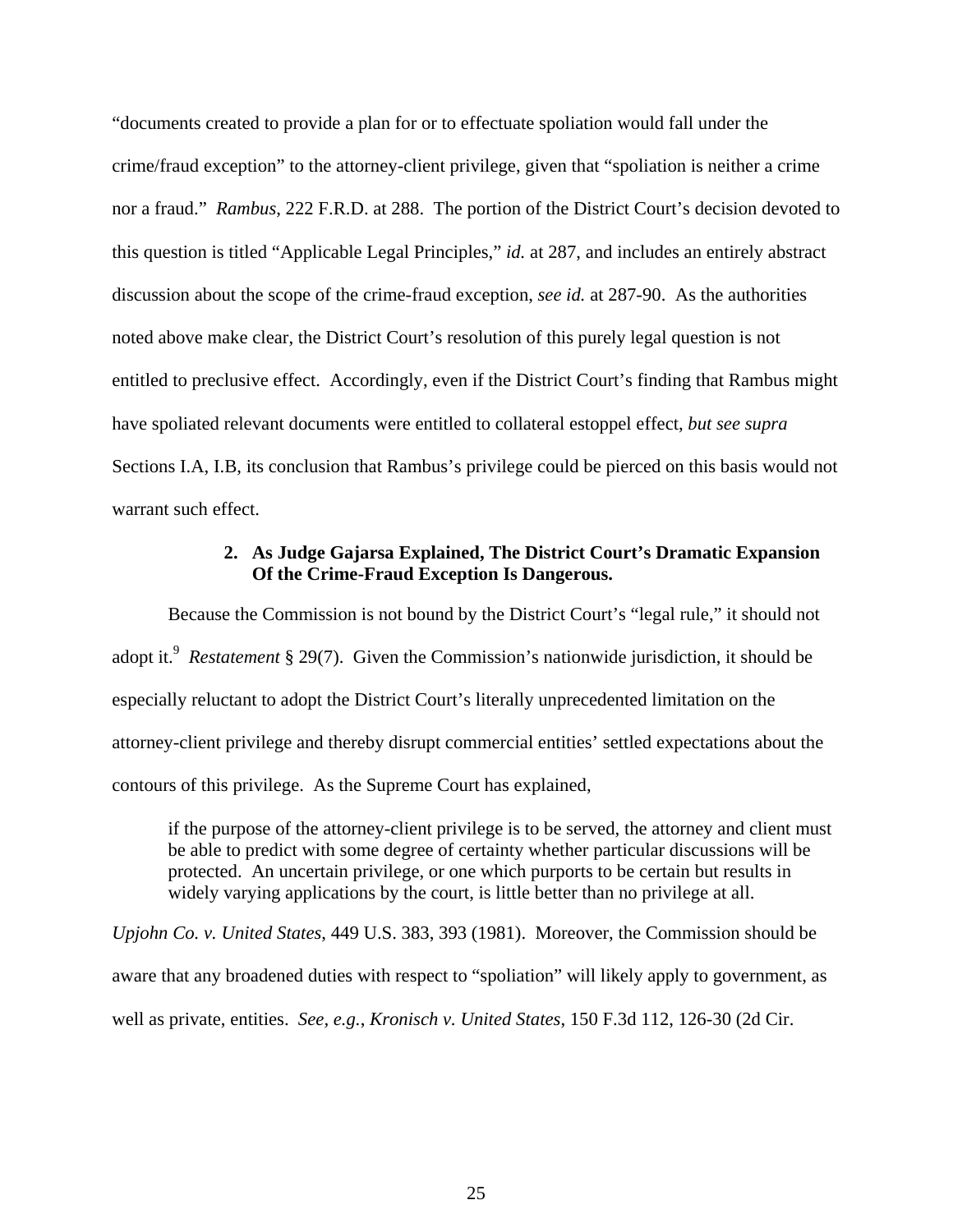1998) (discussing adverse inferences imposed on United States in litigation because of destruction of relevant documents).

The District Court cited no case in which a court had pierced the privilege surrounding "spoliation" that was neither a crime nor a fraud, nor did it invoke sound policy reasons for such a dramatic expansion of this privilege exception. *See* Fed. Cir. Dis. at 3 (District Court failed to "point[] to a single instance of a trial court waiving a party's privilege as a remedy for spoliation"). In fact, sound policy reasons militate against extending the crime-fraud exception to the disposal of documents, pursuant to a document retention policy, that is neither a crime nor a fraud. Document retention policies are ubiquitous in today's business world. *See id.*  (discussing "severe impact on public policy" flowing from District Court's rule). They are necessary to manage the tremendous volume of articles, papers, reports, e-mails, drafts, and notes that companies receive, gather, and generate on a daily basis. Litigation, of course, is also a commonplace occurrence and foreseeable risk for any large business – including especially firms with inventories of intellectual property that are often engaged in complex, and sometimes contentious, licensing negotiations. It cannot be the case that a corporation is precluded from instituting and implementing a reasonable document retention policy merely because it is foreseeable that the company may some day obtain valuable patents, fail in licensing those patents, and then become involved in litigation.<sup>10</sup> Nor can it be the case that litigants may gain

*(Footnote continued)*

<sup>&</sup>lt;sup>9</sup> Given the fundamental flaws in Complaint Counsel's collateral estoppel argument and the procedural impropriety of its motion, the Commission need not even reach this issue.

<sup>10</sup> *See* Jamie Gorelick et al., *Destruction of Evidence* § 10.2, at 310 (1989 & 2004 Supp.) (noting the "reasons for . . . routine destruction [of documents]" and that the "inundation of paper may overwhelm even the most orderly document control systems"); *see also Stevenson v. Union Pac. Ry. Co.*, 354 F.3d 739, 746 (8th Cir. 2004) (noting "routine" document retention policies); *Zubulake v. UBS Warburg LLC*, 220 F.R.D. 212, 217 (S.D.N.Y. 2003) ("Must a corporation, upon recognizing the threat of litigation, preserve every shred of paper, every e-mail or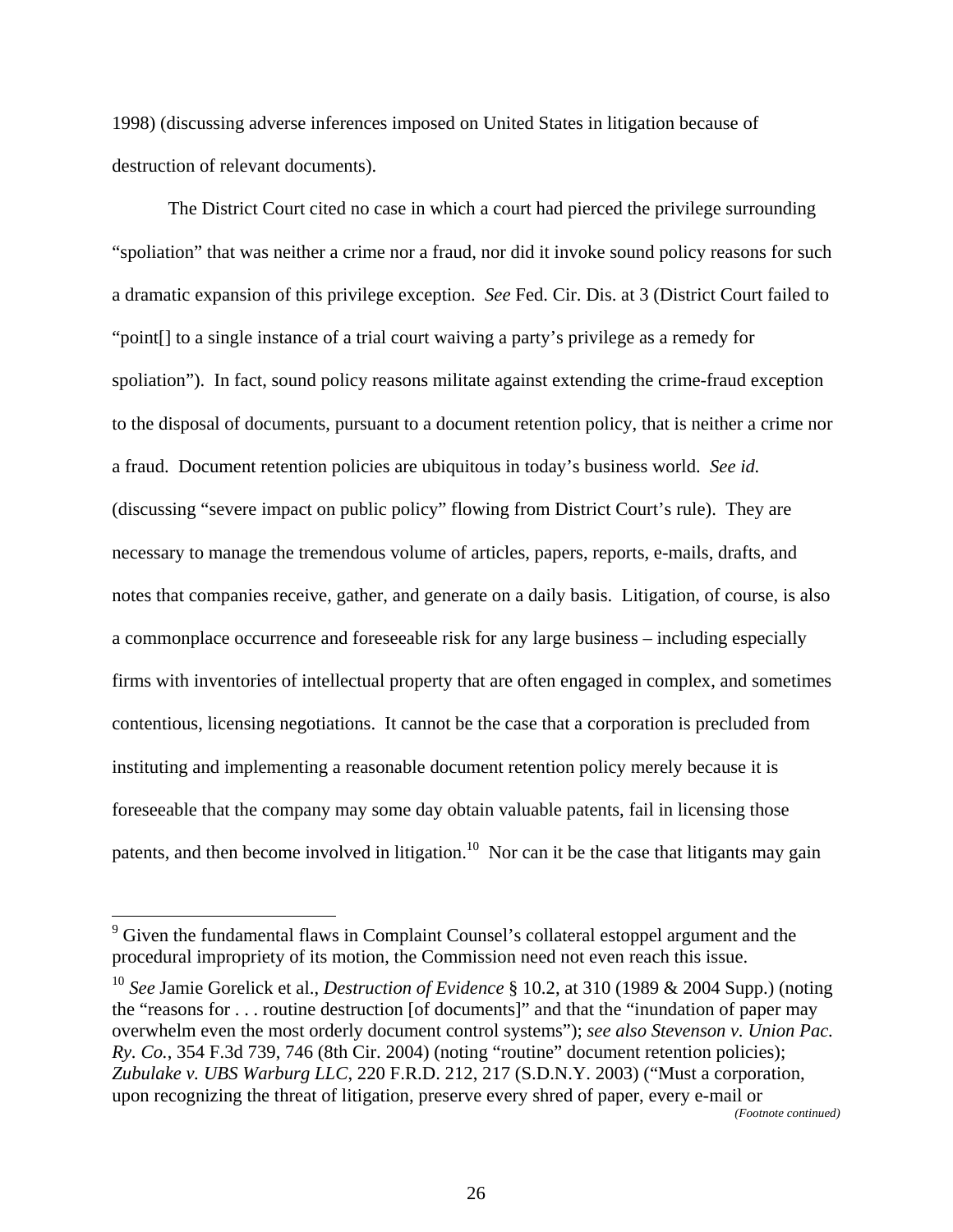access to each other's privileged documents merely by demonstrating that both a document retention policy and the possibility of litigation co-existed in time. Such a rule would severely restrict patent-holding companies' ability to secure legal advice.

Thus, neither logic nor practical reality supports the extraordinarily low threshold adopted by the District Court for the loss of the attorney-client privilege. At the same time, there are significant reasons to encourage companies to seek the advice and assistance of counsel in developing and implementing properly tailored document retention policies. As the prospect of litigation changes from being merely foreseeable to imminent, a company may well become subject to heightened obligations to retain documents, and many companies do institute "litigation holds" – as Rambus did in this case, *see supra* p. 12. The exact point at which such obligations come into play, however, may be unclear. Indeed, as it relates to pre-litigation disposal of documents (which is largely what is alleged here), courts have not settled on any consistent definition of what is and is not spoliation. Jamie Gorelick et al., *Destruction of Evidence* § 2.9, at 43 (1989 & 2004 Supp.). Moreover, "[t]he time at which the duty to preserve documents arises and the scope of that duty are both unclear," and prelitigation duties are a notorious "gray area." *Id.* §§ 9.3, at 299; 13.5, at 338; 2 Geoffrey Hazard, Jr. & W. William Hodes, *The Law of Lawyering* § 30.4 (3d ed. 2004).

For these reasons, corporations should be encouraged to seek legal advice in fashioning and implementing appropriate document retention policies. Indeed, it is precisely that policy of encouraging clients to consult with lawyers, especially about complex areas of law where the precise contours of legal obligations may be uncertain, that is served by the attorney-client

 $\overline{a}$ 

electronic document, and every backup tape? The answer is clearly 'no.' Such a rule would cripple large corporations . . . .").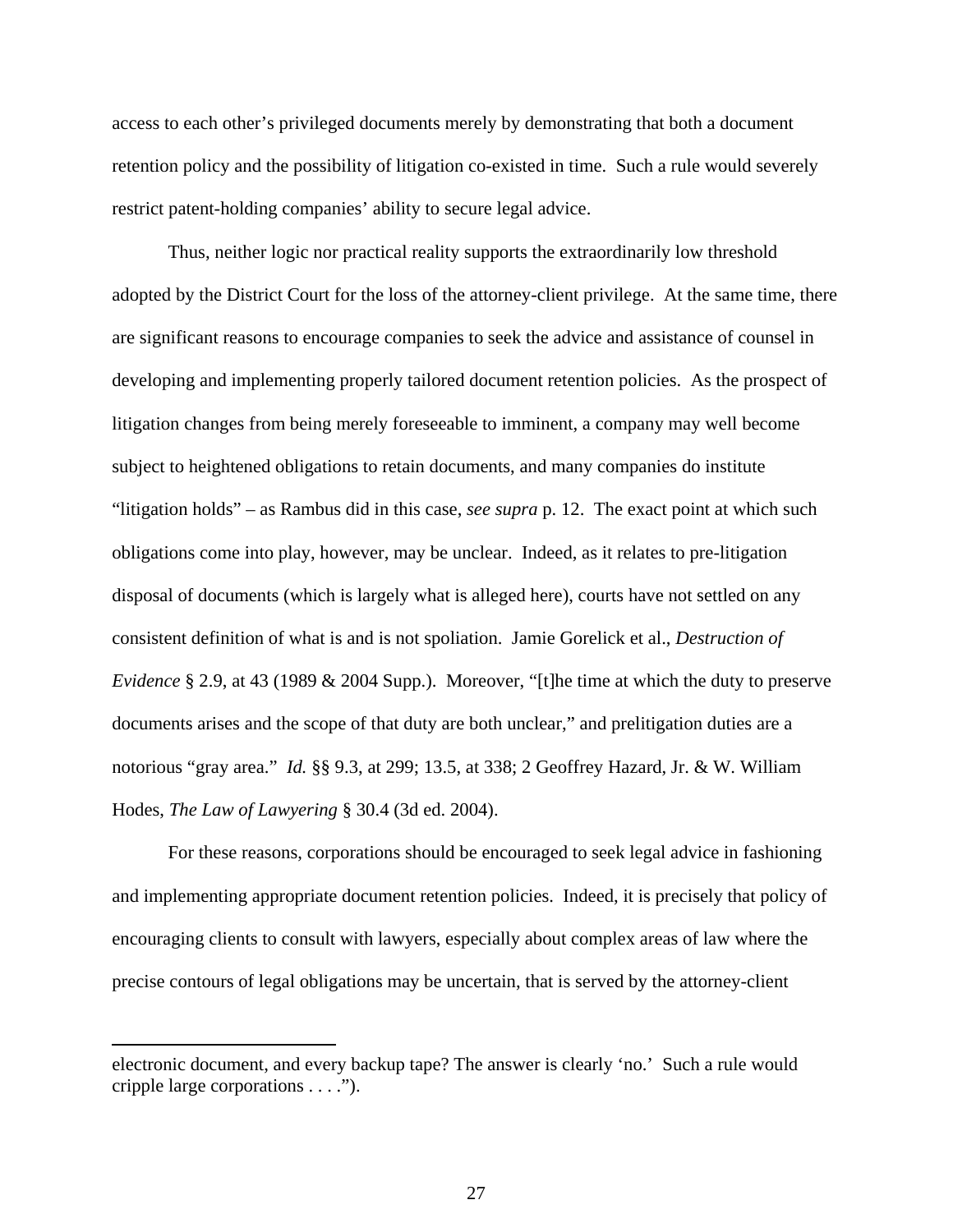privilege – the foundation of which is that legal advice, to be candid and effective, must be confidential. As Judge Gajarsa explained, the District Court's erosion of the privilege in this context "will confuse and likely chill all corporate efforts to develop reasonable document retention policies." Fed. Cir. Dis. at 3-4. Specifically, that court's "inability to define a clear separation, short of common-law fraud, differentiating permissible polices from impermissible policies, will open all corporations with document retention policies – likely meaning all corporations – to the piercing of privilege with respect to those policies." *Id.* at 4.

The District Court's ground for abrogating the privilege in this case – that attorney-client communications furthered disposal of documents that might have been relevant to possible litigation – is insufficient in light of strong policy reasons in favor of the privilege and against relaxing the demanding standards for application of the crime-fraud exception. It is no response to say that Infineon sought to pierce Rambus's privileges in order to obtain information that might be relevant to the appropriateness of litigation sanctions for loss of evidence on an issue to be tried. The attorney-client privilege, like others, is designed to block access to evidence that is assumed to be relevant, based on the public interest in encouraging the seeking of legal advice and hence greater levels of compliance with legal standards. That the evidence sought here might be relevant to a potential basis for litigation sanctions does not distinguish this case from any case where privilege is invoked to prevent discovery of potentially relevant evidence. Moreover, the District Court did not even consider that Infineon could take, and has taken, discovery into the scope of Rambus's document disposal through entirely *non*-privileged sources.

Nor is abrogation of the attorney-client privilege necessary to deter destruction of evidence. Indeed, there may be *more* document destruction if firms are deterred from seeking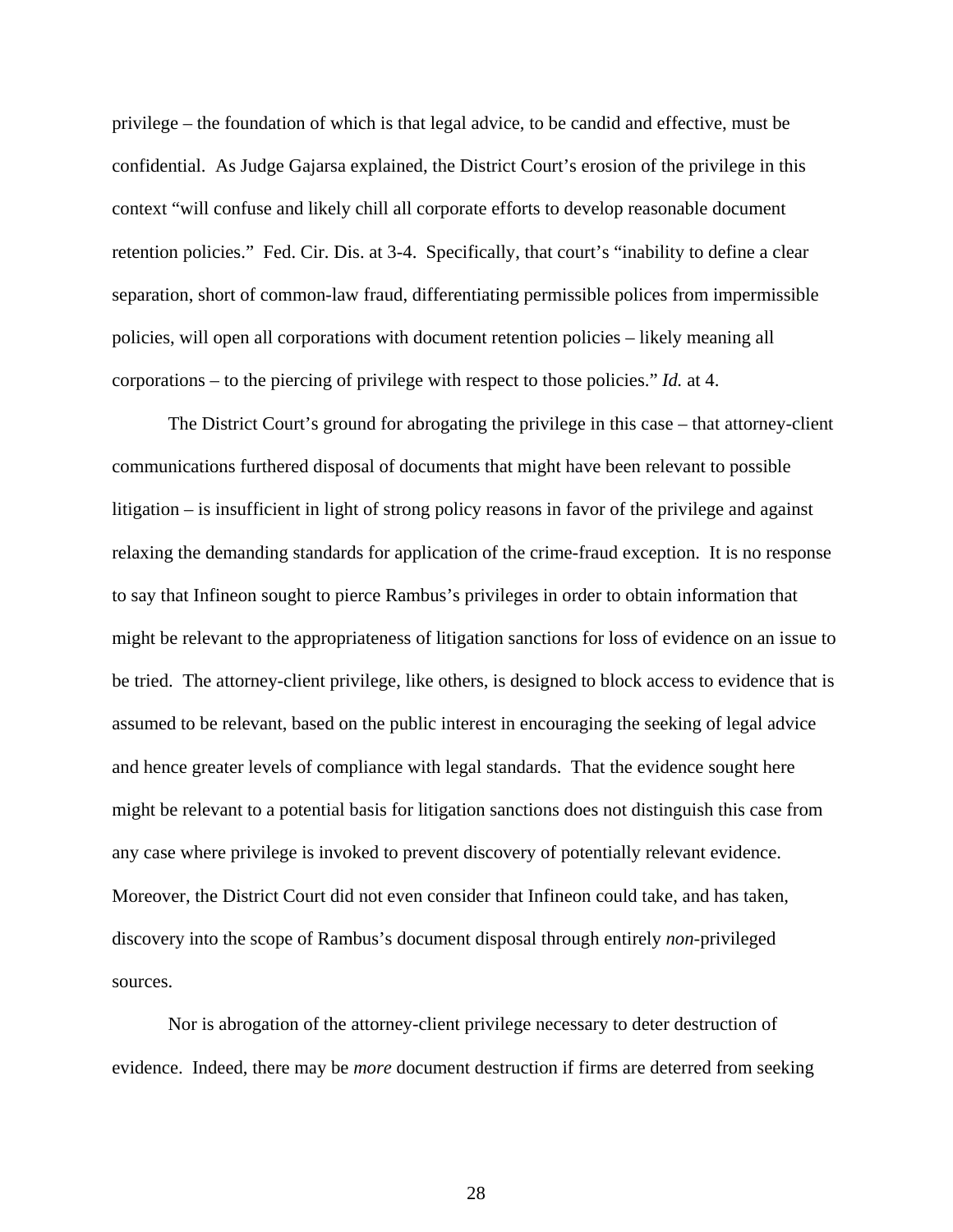legal advice that will not be privileged under the District Court's rule. Moreover, courts already have discretion, within proper bounds, to fashion appropriate trial-related measures, such as adverse inferences, to redress any unfairness caused by a litigant's destruction of evidence to the prejudice of another. *See, e.g.*, *Vodusek v. Bayliner Marine Corp.*, 71 F.3d 148, 155 (4th Cir. 1995). Indeed, that is precisely how Judge Timony chose to address his finding (later overturned) that Rambus had engaged in spoliation of relevant evidence. *See supra* p. 6; *see also* Fed. Cir. Dis. at 3 (*Infineon* District Court should have used adverse inferences, not privilegepiercing). That approach allows for tailoring based on, among other factors, intent, relevance to the litigation, and prejudice to the opposing party. *See Vodusek*, 71 F.3d at 156. The District Court's novel categorical "spoliation" privilege exception, however, would impose excessive costs in comparison to its dubious benefits. The Commission therefore should not embrace this unwarranted erosion of the privilege.

# **II. COMPLAINT COUNSEL HAVE NOT EXERCISED DUE DILIGENCE, AND RAMBUS WOULD SUFFER PREJUDICE IF THE RECORD IS REOPENED.**

Complaint Counsel's motion not only rests upon a fatally flawed theory of collateral estoppel, but it also is procedurally improper. As Complaint Counsel acknowledge, they are entitled to reopen the record at this late stage of the proceeding only if they can demonstrate "due diligence." Complaint Counsel Mot. at 13. In other words, they must offer a "bona fide explanation for the failure to introduce the evidence at trial." *In re Brake Guard Prods., Inc.*, 125 F.T.C. 138, 248 n.38 (1998). Complaint Counsel fall seriously short of making this showing.

The "explanation" for Complaint Counsel's failure to "introduce the evidence at trial" is their own strategic litigation decisions, rather than anything outside their control. *See* Complaint Counsel Mot. at 13 ("Complaint Counsel have not sought to relitigate this issue on appeal,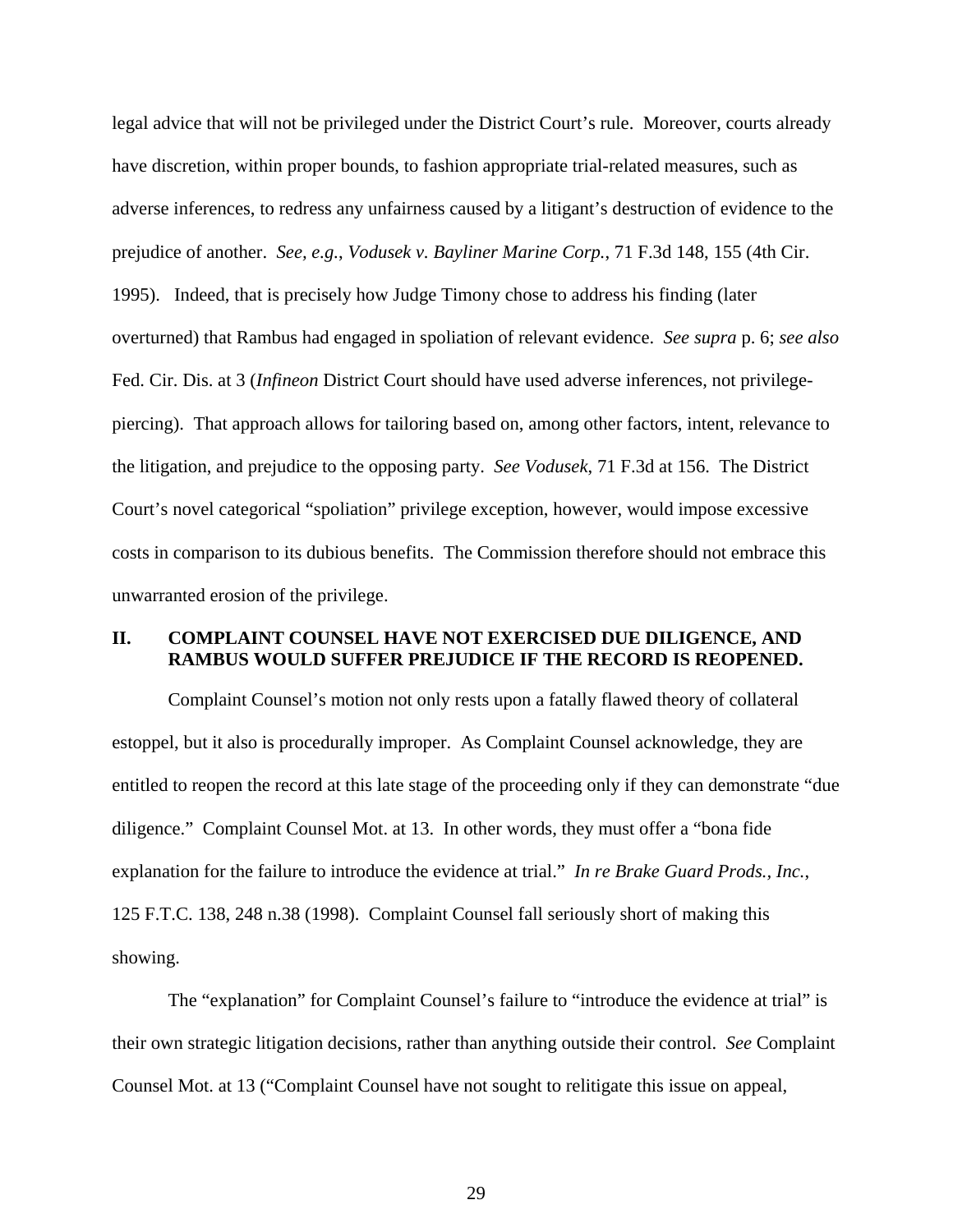choosing instead to focus on the merits."). They *never* (until this motion) sought to pierce Rambus's privilege on the theory that Rambus had engaged in spoliation. Instead, they decided to use this theory as the basis for an effort to obtain a default judgment or, failing that, adverse evidentiary inferences. They obtained the latter on a tentative basis from Judge Timony, only to have them properly revoked by Judge McGuire based on his review of the entire record. Complaint Counsel's failure to seek piercing of Rambus's privilege on this basis continued even after Infineon asked the District Court to do so in January 2004, nearly two months before Judge McGuire's Initial Decision.

Likewise, the "explanation" for Complaint Counsel's failure to secure Rambus's privileged documents on a waiver theory is their own strategic decision to forego that effort. Once Judge Timony denied Complaint Counsel's motion to compel production of these documents on the theory that Rambus had selectively disclosed privileged documents in this proceeding, Complaint Counsel simply let the matter die. Complaint Counsel may now regret their decisions given Infineon's success to date pursuing alternative strategies in the District Court, but such regret does not constitute diligence, and a motion to reopen the record should not be allowed to serve as an untimely appeal.

For the same reason, Rambus would suffer prejudice if Complaint Counsel's motion were granted. Rambus had indeed been "on notice [that] . . . its destruction of relevant documents is an issue in this case," Complaint Counsel Mot. at 14, but given Complaint Counsel's strategic decisions not to pursue this "issue," Rambus had absolutely no reason to believe that this "issue" would result in loss of its privilege. There is no good reason to unsettle those expectations now,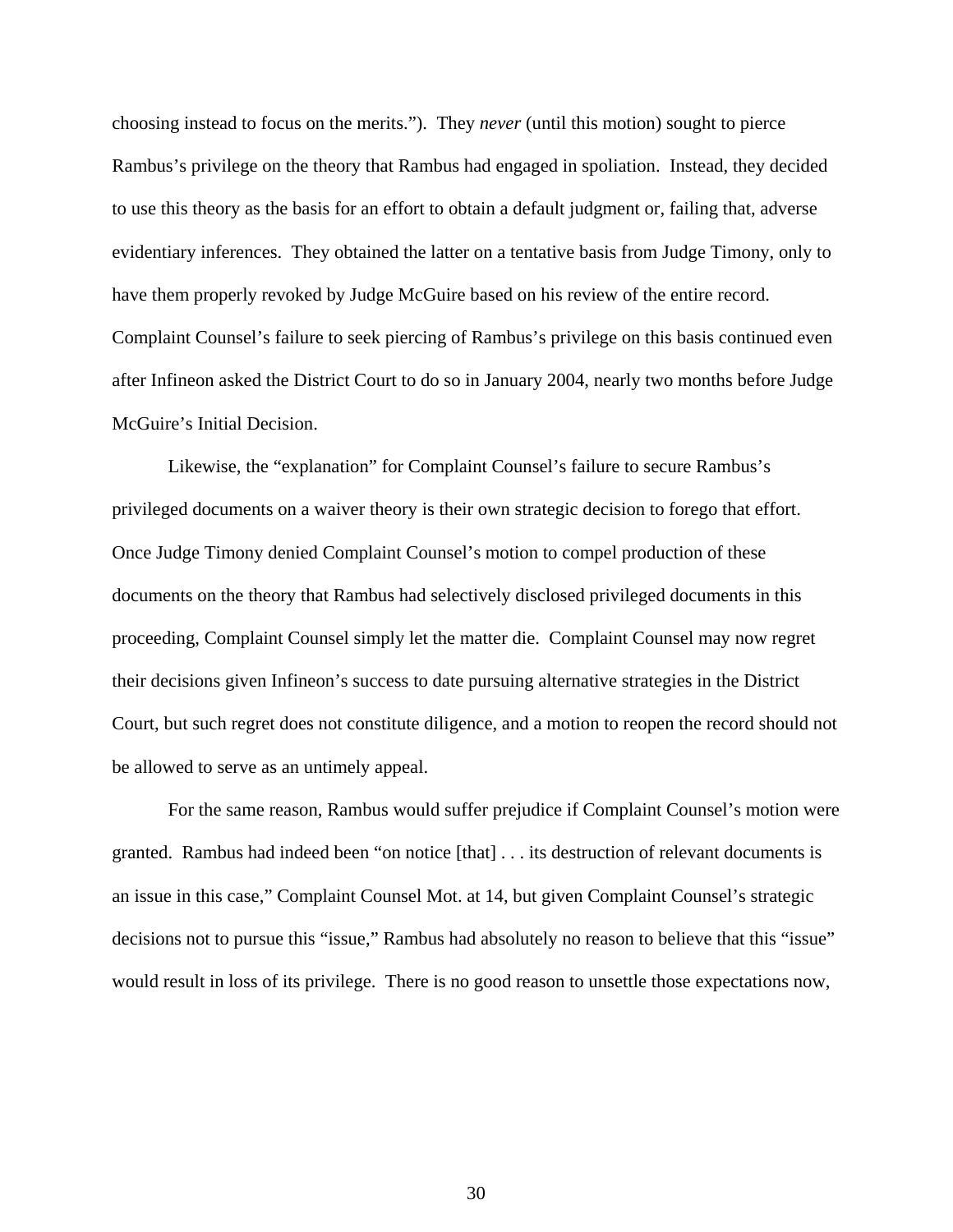especially given that Complaint Counsel says the documents are not necessary for the Commission's consideration of this appeal. *Id.* at 2 n.2.<sup>11</sup>

## **III.** *IN CAMERA* **REVIEW IS NOT WARRANTED.**

For all of these reasons, there would be no justification for the Commission to direct an *in camera* review of Rambus's privileged documents. *See Order Denying Joint Application to Postpone Briefing and Stay Commission Action on Complaint Counsel's Motion to Compel, and Establishing Briefing Schedule for that Motion* (F.T.C. Oct. 4, 2004) (directing Rambus to address this possibility). Tellingly, Complaint Counsel has not sought such a review. Instead, they stake their entitlement to Rambus's privileged documents solely on their flawed theory of collateral estoppel. Accordingly, Complaint Counsel have not even tried to make out the *prima facie* case of a crime or fraud necessary to secure an *in camera* review. *See United States v. Zolin*, 491 U.S. 554, 572 (1989); *see also id.* at 571 (*in camera* review without such a showing "would place the policy of protecting open and legitimate disclosure between attorneys and clients at undue risk"). Nor could they; for this case involves (at most) spoliation, which is neither a crime nor a fraud and therefore provides no basis for application of the crime-fraud exception to the attorney-client privilege. *See supra* Section I.C.2.

 $11$  Although Complaint Counsel have advised the Commission that it "does not seek to delay the resolution of this appeal with the filing of this motion," Complaint Counsel Mot. at 2 n.2, delay almost certainly will result if the motion is granted, given the strong possibility of an interlocutory appeal of such a decision by Rambus and the need to brief the significance, if any, of the documents in the event their disclosure is ultimately compelled.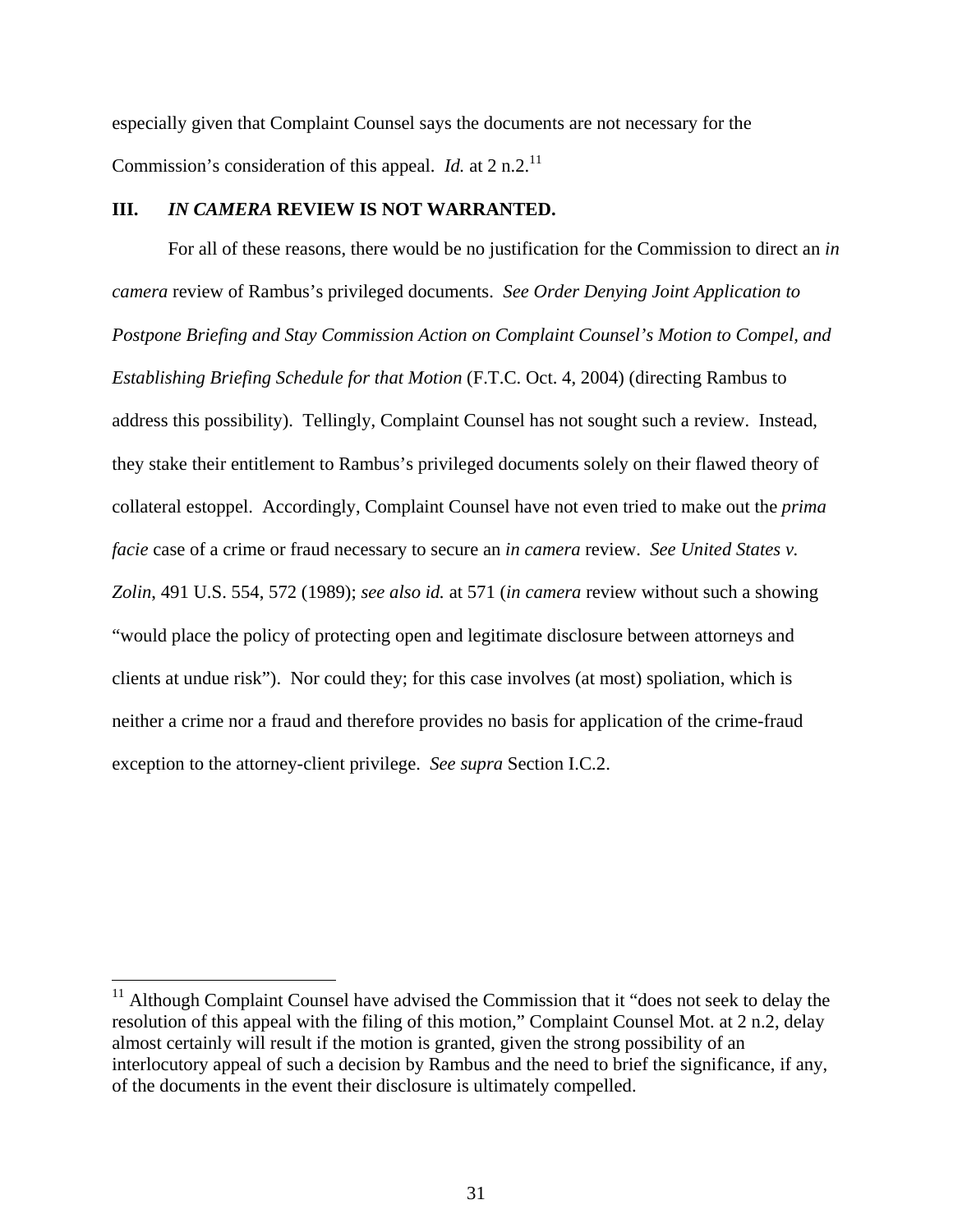#### **CONCLUSION**

For these reasons, Rambus respectfully requests that Complaint Counsel's Motion be

denied in its entirety and that no *in camera* review of Rambus's privileged documents be

l

ordered.

DATED: October 18, 2004

Gregory P. Stone Steven M. Perry Peter A. Detre MUNGER, TOLLES & OLSON LLP 355 South Grand Avenue, 35th Floor Los Angeles, California 90071-1560 (213) 683-9100

A. Douglas Melamed Kenneth A. Bamberger WILMER CUTLER PICKERING HALE AND DORR LLP 2445 M Street, N.W. Washington, D.C. 20037 (202) 663-6000

John M. Guaragna GRAY, CARY, WARE & FREIDENRICH LLP 1221 S. MoPac Expressway, Suite 400 Austin, Texas 78746 (512) 457-7000

Attorneys for Appellee and Cross-Appellant Rambus Inc.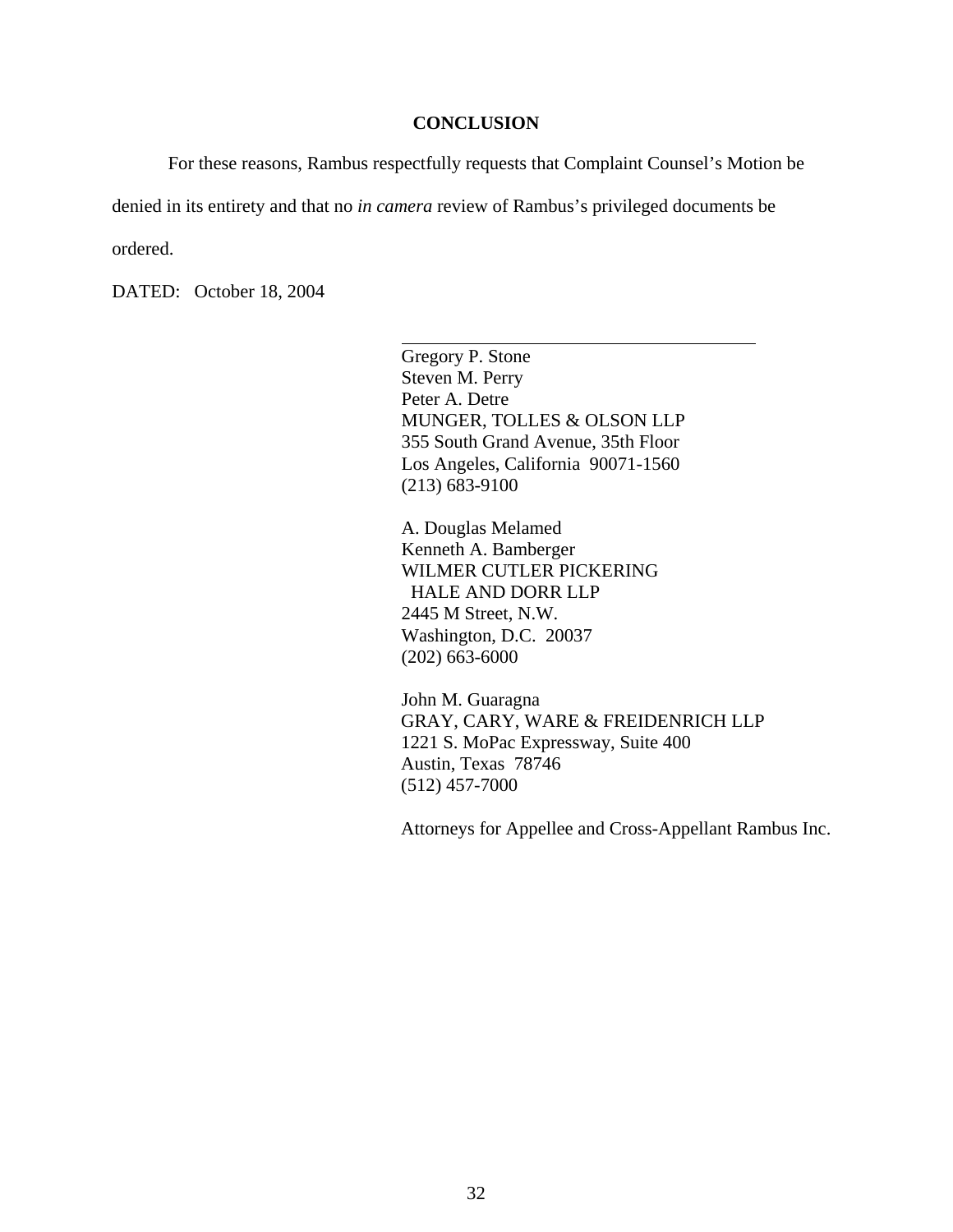# UNITED STATES OF AMERICA BEFORE THE FEDERAL TRADE COMMISSION

In the Matter of  $\qquad \qquad$  )

 $\overline{a}$ 

RAMBUS INCORPORATED, a corporation.

 $\overline{\phantom{a}}$ 

 $\hspace{1.5cm}$ ) and  $\hspace{1.5cm}$  and  $\hspace{1.5cm}$  and  $\hspace{1.5cm}$ 

) Docket No. 9302

# **CERTIFICATE OF SERVICE**

I, Kenneth A. Bamberger, hereby certify that on October 18, 2004, I caused a true and correct copy of the *Opposition of Rambus Inc. to Complaint Counsel's Motion to Compel Production of, and to Reopen the Record to Admit, Documents Relating to Respondent Rambus Inc.'s Spoliation of Evidence*, and accompanying appendices, to be served on the following persons by hand delivery:

Hon. Stephen J. McGuire Richard B. Dagen, Esq. Chief Administrative Law Judge Assistant Director Federal Trade Commission Bureau of Competition Room H-112 Federal Trade Commission 600 Pennsylvania Avenue, N.W. 601 New Jersey Avenue, N.W. Washington, D.C. 20580 Washington, D.C. 20001

Donald S. Clark, Secretary Malcolm L. Catt, Esq. Federal Trade Commission **Attorney** Room H-159 Federal Trade Commission 600 Pennsylvania Avenue, N.W. 601 New Jersey Avenue, N.W. Washington, D.C. 20580 Washington, D.C. 20001

Kenneth A. Bamberger